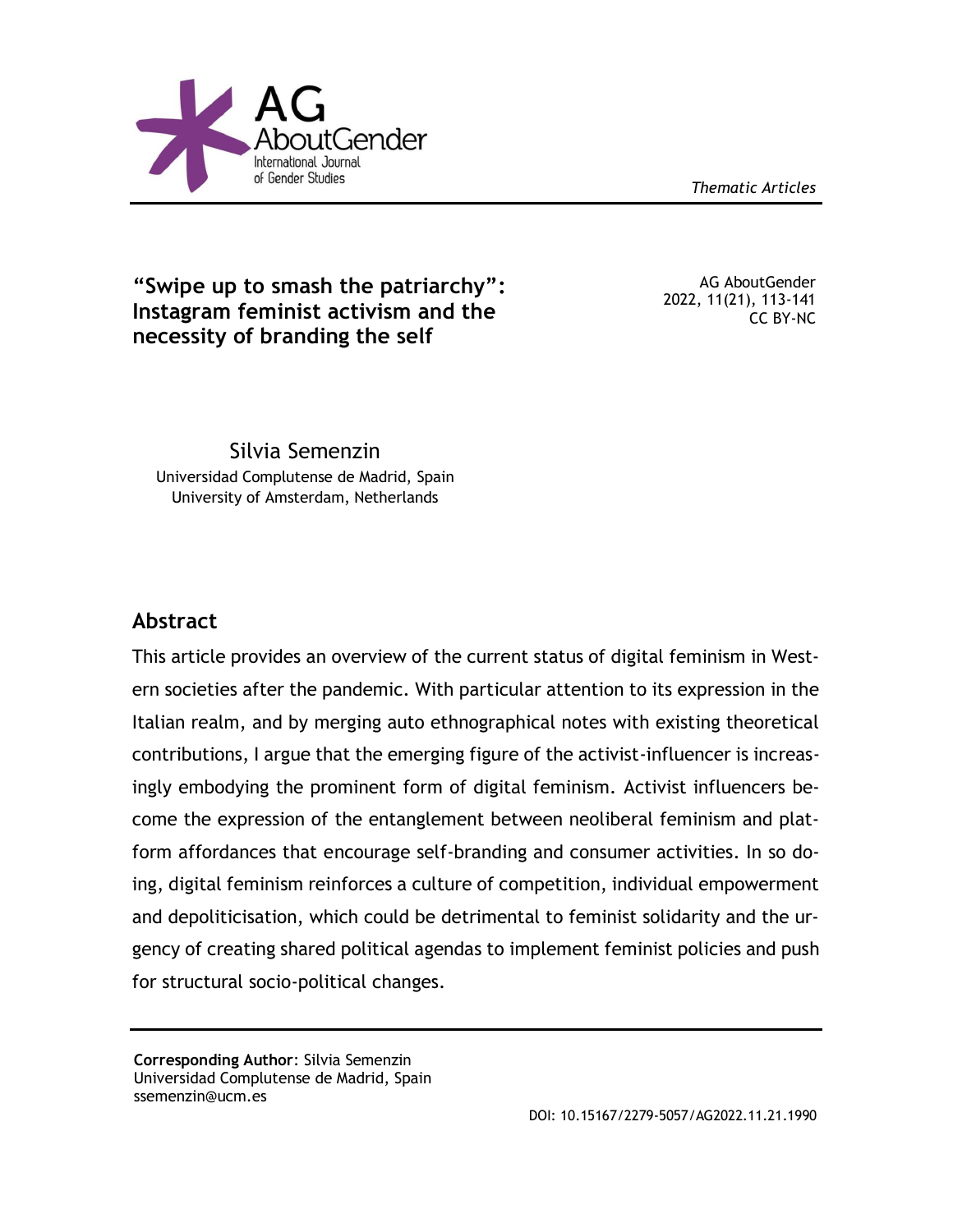**Keywords**: digital feminism, performative activism, post-feminism, self-branding, Instagram.

\_\_\_\_\_\_\_\_\_\_\_\_\_\_\_\_\_\_\_\_\_\_\_\_\_\_\_\_\_\_\_\_\_\_\_\_\_\_\_\_\_\_\_\_\_\_\_\_\_\_\_\_\_\_\_\_\_\_\_\_\_\_\_\_\_\_\_\_\_\_\_\_\_\_\_\_\_\_\_\_\_\_\_\_\_\_\_\_

## **1. Introduction**

The use of hashtags, callouts and online flash mobs is an ever-growing and widespread practice among recent social movements, and feminism is no exception. In the past ten years, the use of digital tools by feminist activists has gained so much attention that some scholars argue that we are facing the fourth wave of feminism which, according to Knappe and Lang, "is defined by its focus on technology" (2014, 364). Social media are often seen as having the potential for disseminating feminist positions, establishing public discourses on gender and sexist oppression, and enabling the emergence of new creative tactics of resistance (Baer 2016). In more recent years, we have seen a massive growth of the so-called hashtag feminism (*Ibidem*) and the use of digital media to enable new modes of communication and activism around the globe, both online and offline. National, transnational and global academic literature is increasingly focused on the connections between feminism and social media, and literature on the topic is interdisciplinary (see Baer 2016; Hutton *et al.* 2016; Manago 2013). However, digital feminism is a complex and sometimes contradictory concept, thus should not be seen as a unique and compact body of movement as its relevance and effectivity for the feminist movement are still being debated among scholars. Criticisms of digital feminism primarily concern a shift towards post-feminist positions (McRobbie 2009) that digital platforms' affordances may facilitate. In particular, the increasing reliance on creating brands of the self is becoming an issue of concern among different scholars (Banet-Weiser 2018; Pruchniewska 2018; Gill 2010) as it may show an oscillation towards the latest capitalist subsumption of women and the feminist movement. In this context, the present article focuses on the recent emergence of a hybrid

114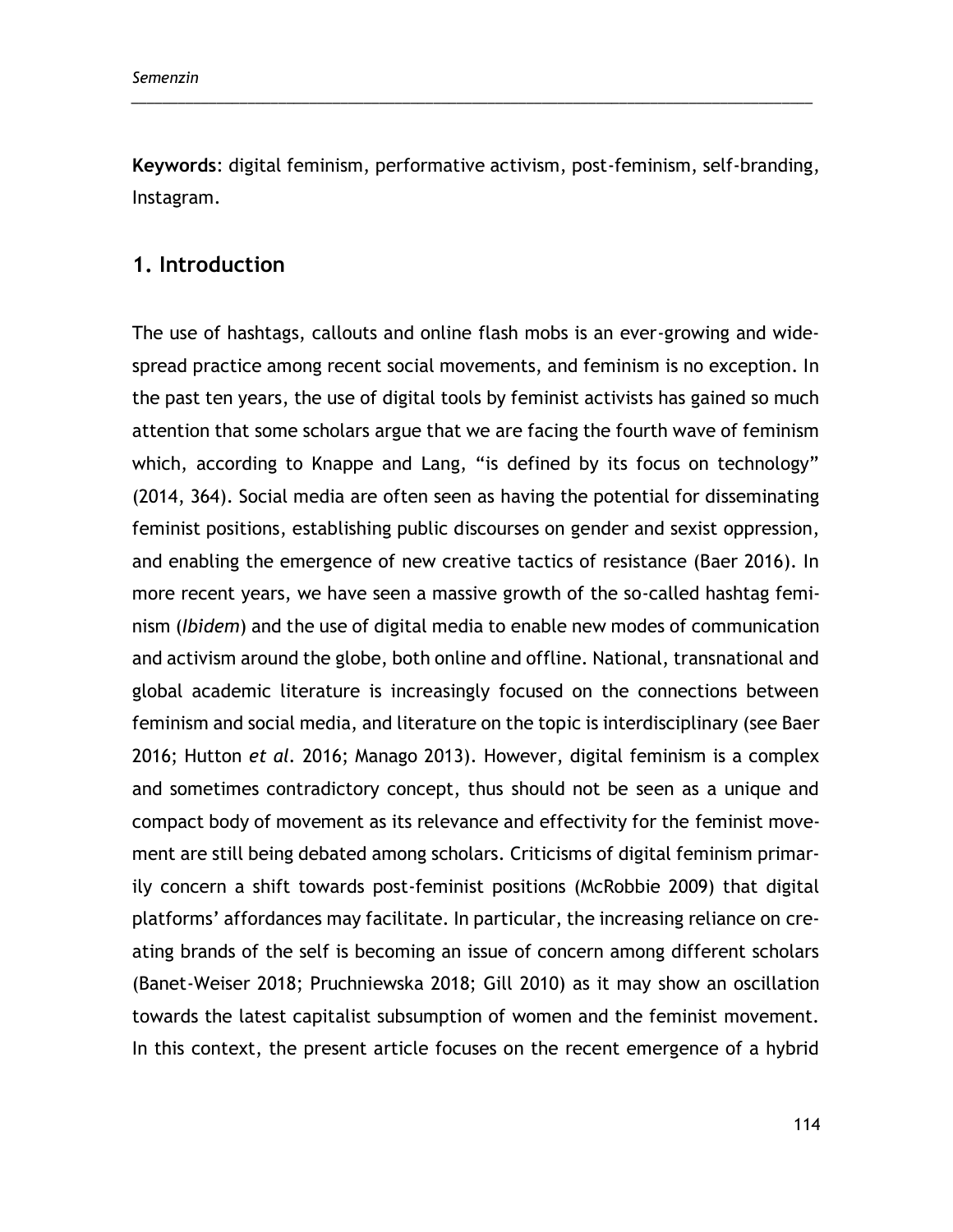and still overlooked figure inside digital feminism: the feminist *activist-influencer*  that merges self-branding activities with political aspirations.

The analysis looks particularly at the Italian context, where more and more personal profiles have recently emerged on social media to disseminate feminist content online and to raise awareness on gender-based discrimination and violence. However, as online content creation needs to align with commercial platform requirements to personalise content and target individual users to achieve visibility, content creators are forced to deploy several self-branding strategies to "feed the algorithm" in the context of social media competition. However, which visions of the world are encoded in the digital feminism rooted in the logic of self-branding, and which are the consequences for feminism more broadly?

This paper initially takes a narrative approach to answer this research question, showcasing my experience as an online feminist activist in the form of an autoethnography on Instagram. Afterwards, it critically addresses public discourses of different activist-influencers manually gathered through screenshots and connects them to a theoretical framework on post-feminism limitations. Particularly, this research considers the contradictions in identifying oneself as an online feminist activist in relation to the constraints of platform affordances and the adherence to post-feminism by content creators. In the discussion, I contend that Italian digital feminists engage in three ways of confronting criticisms of their branded online activity as part of their activism: first, the right to digital feminist labour; second, the redefinition of intersectional feminism according to post-feminist positions; and third, the belief in the power of social media to create networks.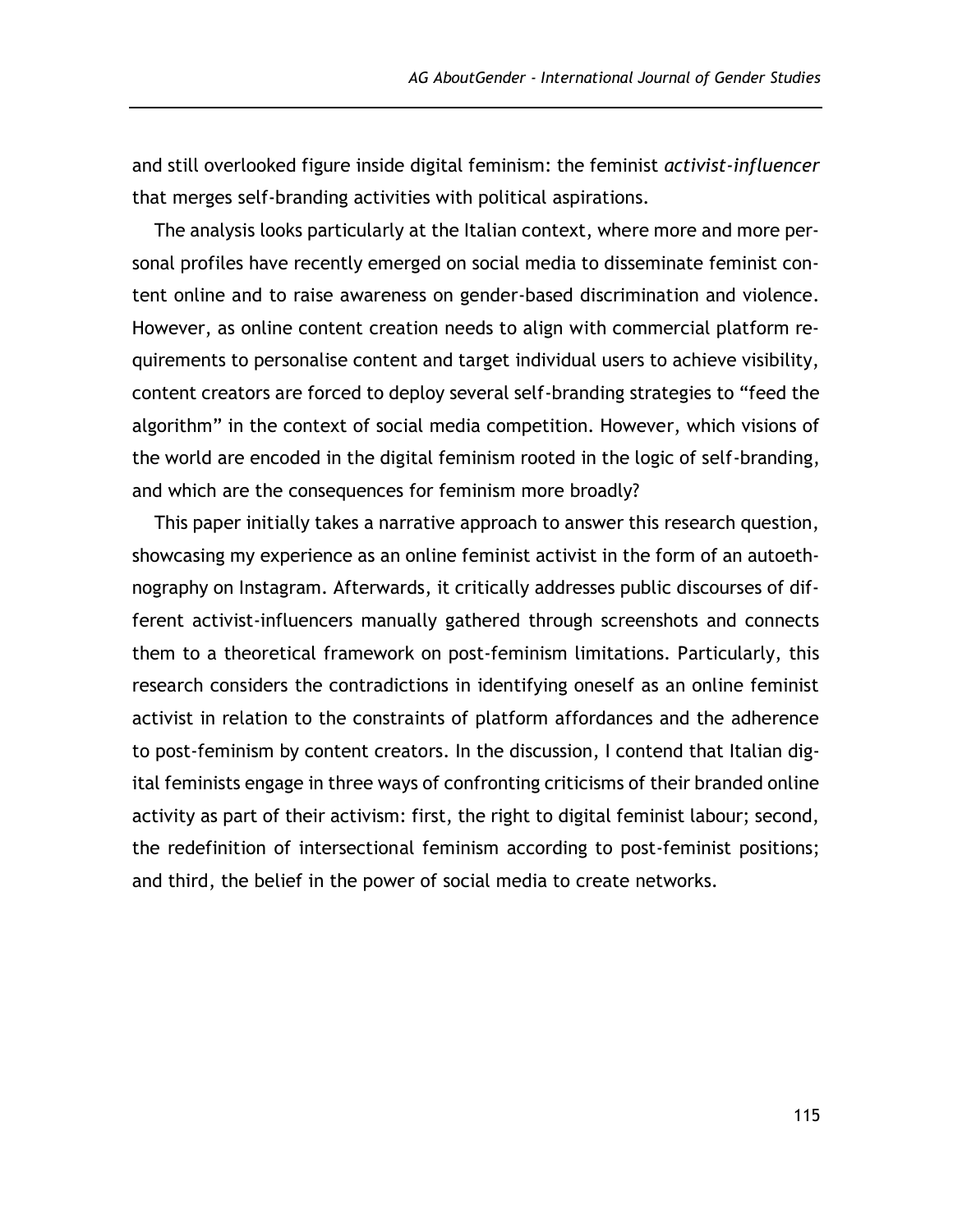## **2. Digital feminism: an overview of the debate**

The most known expression of digital feminism is hashtag feminism, which is the practice of using hashtags to address feminist issues by sharing personal experiences of sexual violence and discrimination or "shouting back" through collective callouts as a way of exposing the prejudice faced by women daily (Turley and Fisher 2018). This happens because hashtags can become visible and viral through algorithmic trending processes embedded in social media platforms (Latina and Docherty 2014) and make social networks new spaces for activist experimentation. Prominent examples of this phenomenon are global movements like #MeToo, #yesallwomen or #whyIstayed, which took the form of callouts and storytelling on social media in the US context but soon expanded worldwide.

\_\_\_\_\_\_\_\_\_\_\_\_\_\_\_\_\_\_\_\_\_\_\_\_\_\_\_\_\_\_\_\_\_\_\_\_\_\_\_\_\_\_\_\_\_\_\_\_\_\_\_\_\_\_\_\_\_\_\_\_\_\_\_\_\_\_\_\_\_\_\_\_\_\_\_\_\_\_\_\_\_\_\_\_\_\_\_\_

In response to this tendency, several scholars have discussed the advantages of hashtag feminism as a new opportunity for feminists to make their voices heard and construct public counter-discourses against patriarchal institutions and cultures (Linabary *et al.* 2020). According to these positions, social media become spaces for disseminating information and alternative online discourses that challenge rape culture, misogyny and harassment (Baer 2016; Olson and LaPoe 2018). Research on hashtag feminism has also shown that during callouts, many participants could make sense of their experiences of sexual violence by reading others' tweets or sharing their own stories (see Linabary *et al*. 2020; Mendes, Ringrose and Keller 2018). In this sense, hashtag feminism seems to work as an amplifier of solidarity which can even turn into a feminist consciousness of understanding sexual violence as a structural problem rather than a personal issue and validate others' experiences (Mendes *et al.* 2019). Therefore, the importance of hashtag feminism cannot be downplayed, especially regarding the possible rehabilitation of the experiences of survivors.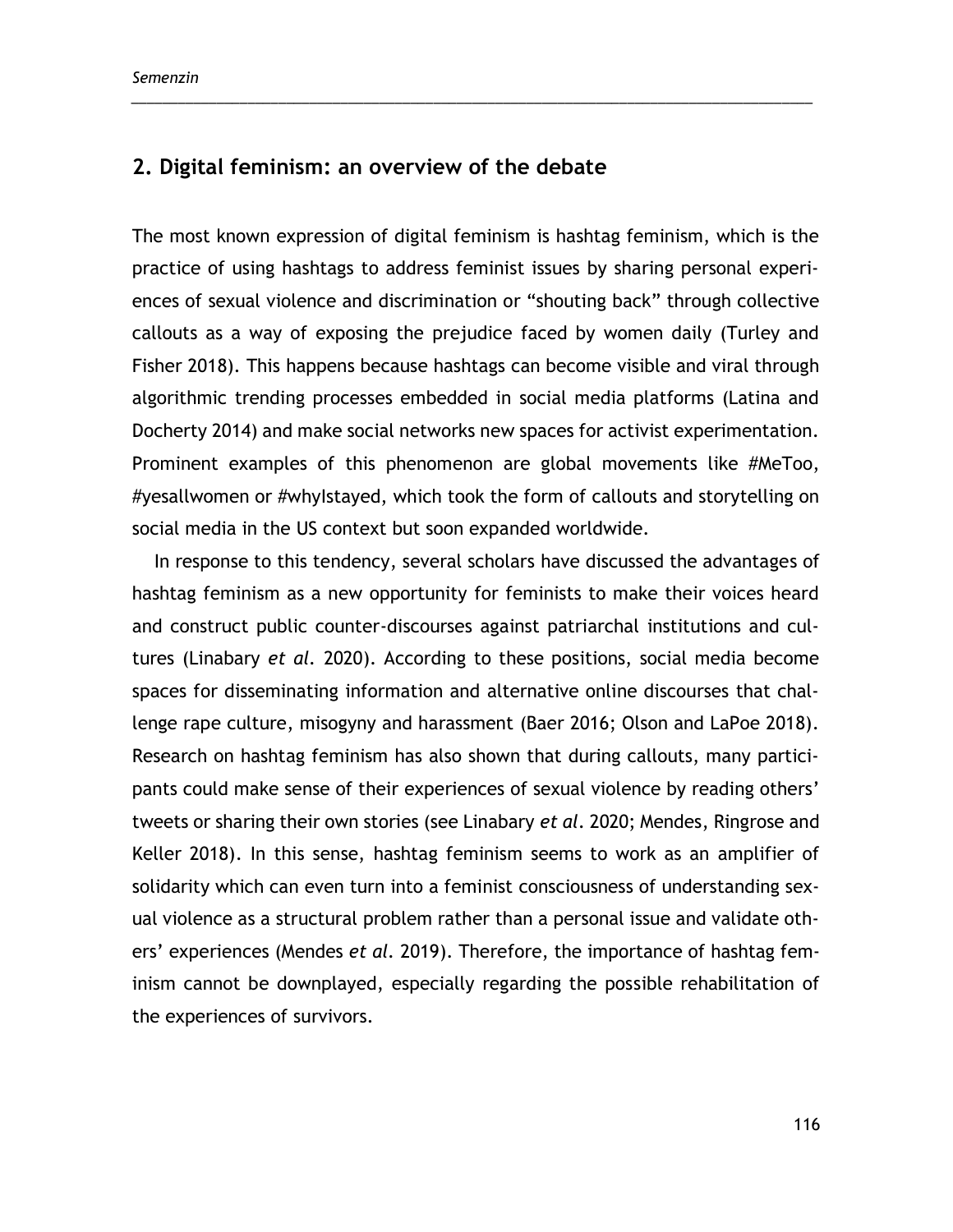Feminist activities in the digital realm are also discussed in terms of helping women to come together, meeting like-minded people and getting closer to feminist positions. This happens not only in the form of hashtags and callouts but also as online dissemination of feminist information and content. Especially during the confinement in 2020, many social media profiles aiming at disseminating feminist content flourished on platforms like Twitter and Instagram. To date, more and more individuals regularly use the Internet informally for allegedly feminist reasons, such as blogging about their personal experiences as women and raising awareness of gender inequalities (Pruchniewska 2017). Information dissemination can be done seriously and in the form of irony. In this regard, Sundén and Paasonen argued that the evolution of digital feminism in absurd humour and the extensive use of memes could make "an essential contribution to a decades-long feminist project of making visible the male bias" (2021, 241). On the same line, Thrift (2014) broadly discussed the importance of memes inside feminist movements as new modes of engagement with feminism that encourage identification processes. However, despite the enthusiasm raised by different kinds of digital feminist initiatives, some scholars have questioned whether the "microrebellions of digital feminism" (Baer 2016, 18) can have the ability to create cultural/structural change.

Notably, the tangled relationship between the digital space and neoliberal practices and discourses generates a debate around the potential depoliticisation of feminist engagement (Linabary *et al.* 2020; McRobbie 2009; Baer 2016), which may remain limited to micro-actions instead of tackling systematic issues at large. In this regard, feminist scholars should pay more attention to all the constraints that digital platforms may pose to political participation in terms of inclusion, representation and visibility, as online platforms are not neutral mediators; instead, they are powerful actors whose affordances may influence the development of online feminism.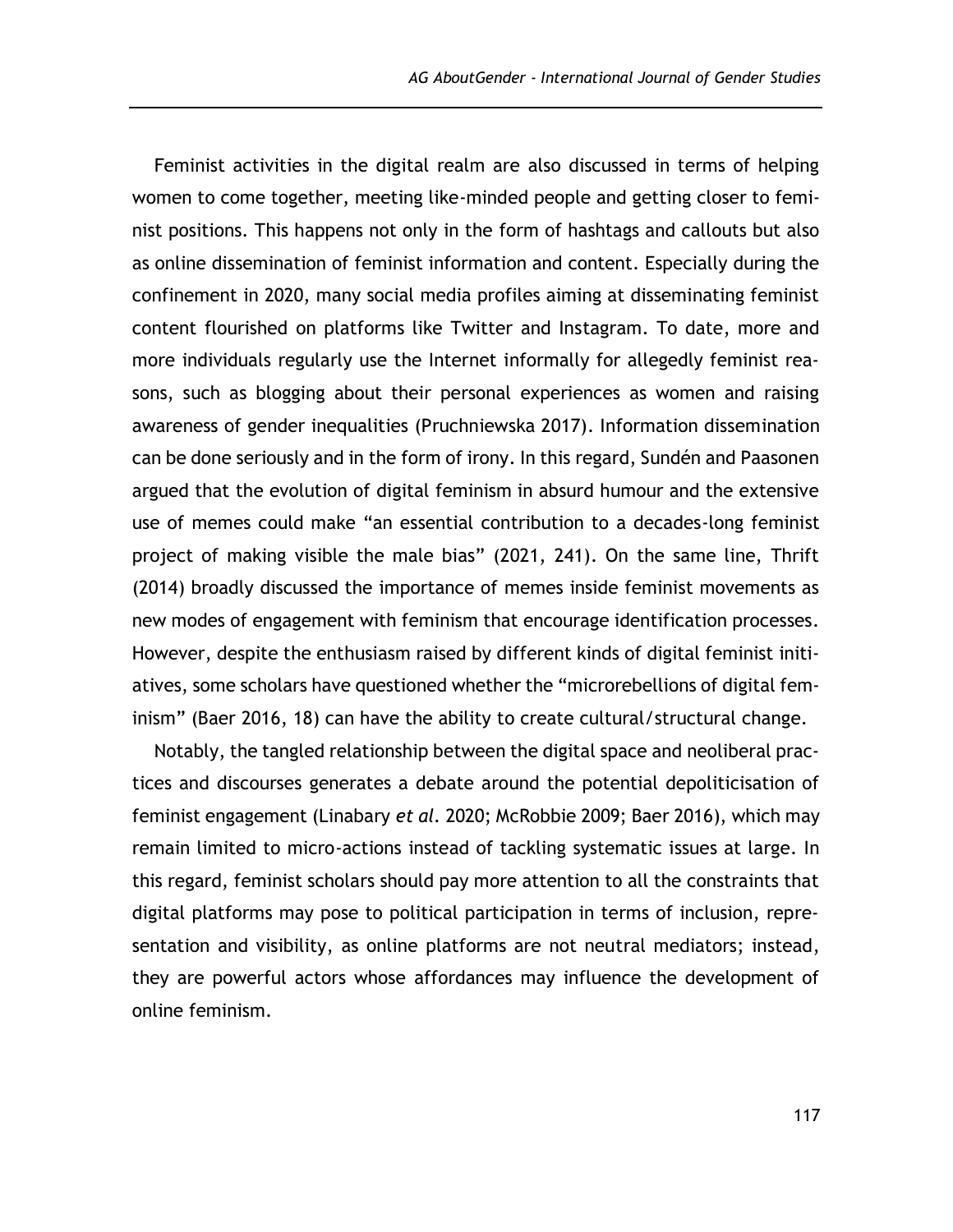For example, it has been seen how social media prevents all women from being heard equally. In fact, it seems that those who are the most listened to and promoted through social media functionalities tend to be women who align to the platform and social norms, being primarily white, middle class, heterosexual and able-bodied (Megarry 2020). In this context, several scholars are calling for further attention to women who are being excluded from online discussions for their race, sexual orientation, gender identity and bodies that do not conform to the required standard of social media (see Megarry 2020; Noble 2018; Are 2021). Moreover, as noted by Megarry, there might also be an exclusion in representation due to lower levels of confidence that allows women to intervene and communicate online, as well as interferences with technical skills, emotional resilience and social status, thus "the encoding of male bias in platforms and practices should be of greater concern to feminist scholarship" (2018, 5).

\_\_\_\_\_\_\_\_\_\_\_\_\_\_\_\_\_\_\_\_\_\_\_\_\_\_\_\_\_\_\_\_\_\_\_\_\_\_\_\_\_\_\_\_\_\_\_\_\_\_\_\_\_\_\_\_\_\_\_\_\_\_\_\_\_\_\_\_\_\_\_\_\_\_\_\_\_\_\_\_\_\_\_\_\_\_\_\_

Moreover, the growth of female voices in the digital realm has seen a worrying increase in violence and misogyny. The rise of digital technologies has allowed for the flourishing of gender-based hate, anti-feminist initiatives and the rise of the manosphere (Ging 2019; Powell and Henry 2017; Salter and Blodgett 2017; Semenzin and Bainotti 2020). Feminist research has suggested that online platforms such as Twitter and Instagram are widely hostile and toxic spaces for women. For example, in a recent study on hashtag feminism conducted on Twitter, 72% of participants reported experiencing hostility and trolling in response to their feminist activities (Mendes *et al.* 2018), and these negative experiences have dramatically grown during the pandemic with women becoming the favoured target of online hate (Amnesty International 2021). Thus, the effectiveness of hashtag feminism and other initiatives can be inhibited through online harassment and trolling (Mantilla 2015) and the infiltration of hashtags by abusers/opposers (Linabary *et al.* 2020). In this regard, one may argue that social media are all but safe spaces for the flourishing of feminist discourses (Megarry 2020).

118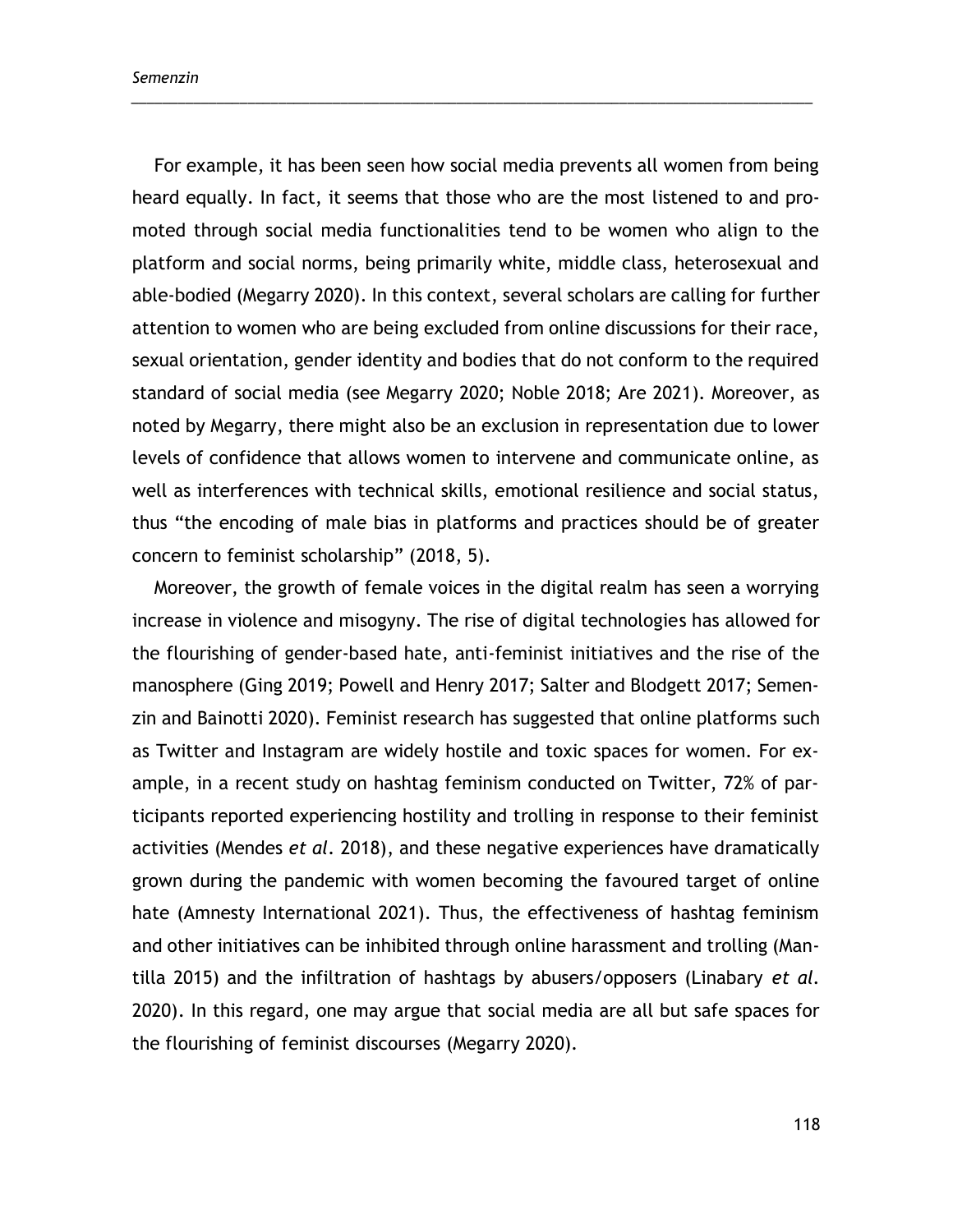Finally, scholars are asking how and in what ways feminist activity might be erased or silenced in digital space, not only for the high level of harassment but also because of the mass surveillance operated by companies and governments for political and commercial purposes (Megarry 2017; Linabary *et al.* 2020). As they rise in popularity, hashtags and contents can easily be co-opted for commercial or political purposes, thus their attempts to provide visibility to structural factors causing gender-based violence and victim-blaming discourse can be limited (Linabary *et al.* 2020). Activists may find that their messages are, intentionally or unintentionally, diluted, monetised, and/or erased (Rodino-Colocino 2014), with detrimental consequences for their voices. In this sense, the platform affordances may jeopardise hashtag feminism's potential; thus, their role as mediators of activism should be scrutinised more seriously.

### **3. Self-branded activism in the digital feminist sphere**

The algorithms of digital platforms are built on the imperative to track and predict the productive activity of viewers through algorithmic infrastructures that organise and distribute content (Zuboff 2019). In this sense, online architectures represent the most efficient form of organisation and circulation of content to maximise the platform logic (Nieborg and Poell 2018; Duffy *et al.* 2019). Digital capitalism thrives through the platform economy (Kenney and Zysman 2016), where the imperatives of self-branding, creativity, and passionate labour play a pivotal role in orienting people's behaviours (Arvidsson *et al.* 2010; Hearn 2008; McRobbie 2018). For the sake of clarity, in this article, I will focus on the use of strategies of self-branding by feminist activists on Instagram. This is because, as already noted by Bainotti (2021), Instagram has risen to prominence in the influencer marketing sector in recent years, as it allows marketers and advertisers to reach a big potential audience in various ways, many of which rely on the presence of influencers.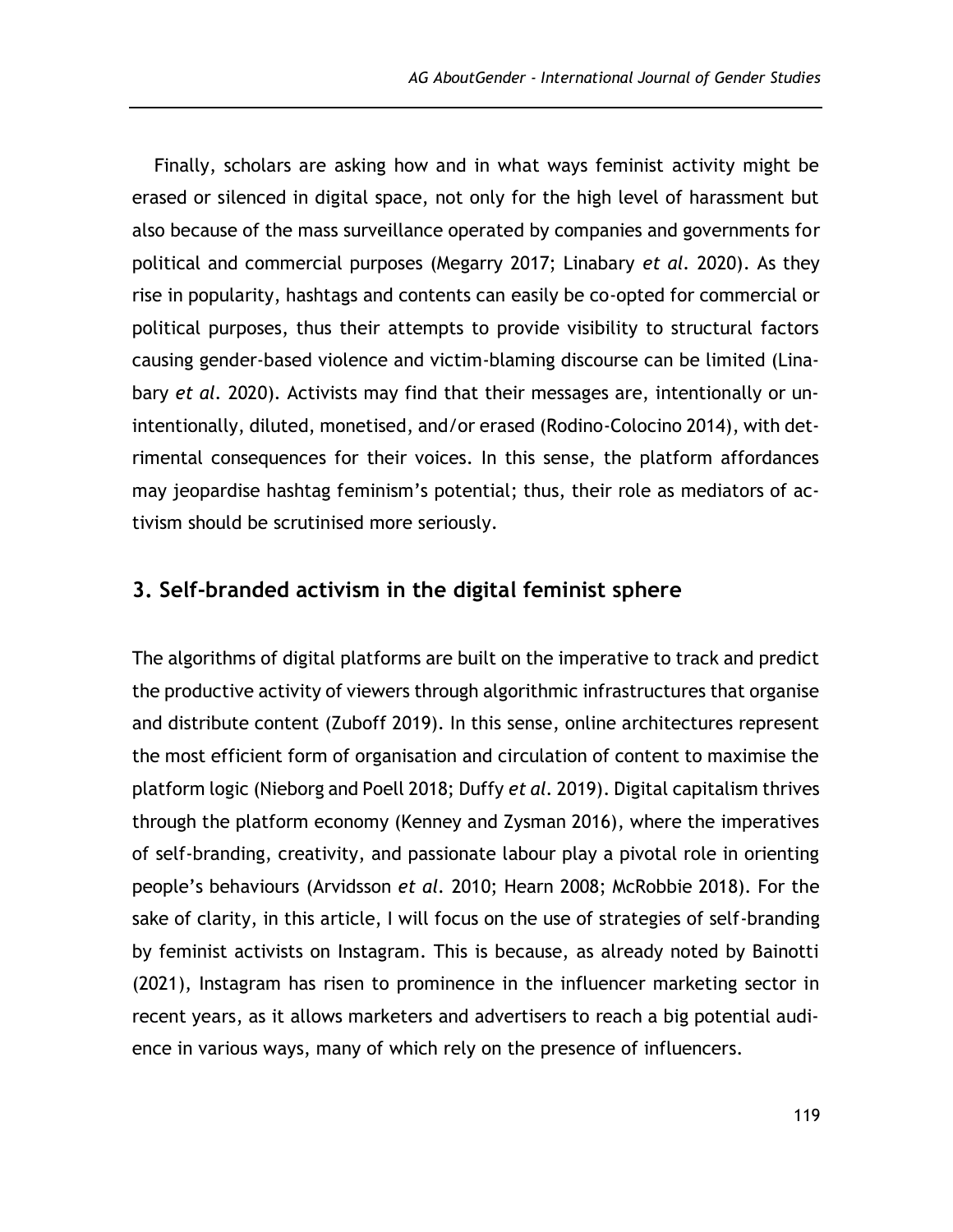Most concerns regarding digital feminism have focused mainly on embracing personal branding, promotion and audience interaction in disseminating feminist content online (Banet-Weiser 2015; Pruchniewska 2017; Gill 2011). In fact, those who engage in producing feminist content are increasingly forced to adhere to the neoliberal logics of individualism and self-governance encoded in platform affordances. As it has already been noted, self-branding activities lead to the flourishing of post-feminist approaches rooted in self-empowerment, personal responsibility and individual choice, limiting the conversation around broader structural influences in gender inequality (Banet-Weiser 2015; Baer 2016; McRobbie 2009; Gill 2016). Post-feminism is a contradictory sensibility characterised by components such as the emphasis on femininity as a bodily property, the imperative to (hetero)sexual self-objectification, a disciplinary consumption of fashion and beauty, and an insistence on portraying women's actions as freely chosen, knowing, and self-pleasing (Gill 2007; 2008). Accordingly, post-feminist positions can be detrimental to feminist social and political transformations, as they reproduce inequalities related to gender, race, class, sexuality, and other forms of difference (McRobbie 2009; Gill 2011). As argued by Mohanty, neoliberal ideologies of privatisation and individualisation turn "systemic projects of resistance into commodified private acts of rebellion" (Mohanty 2013, 968), threatening counter-hegemonic feminist politics and discourses and leading to a process of depoliticisation.

\_\_\_\_\_\_\_\_\_\_\_\_\_\_\_\_\_\_\_\_\_\_\_\_\_\_\_\_\_\_\_\_\_\_\_\_\_\_\_\_\_\_\_\_\_\_\_\_\_\_\_\_\_\_\_\_\_\_\_\_\_\_\_\_\_\_\_\_\_\_\_\_\_\_\_\_\_\_\_\_\_\_\_\_\_\_\_\_

Moreover, since self-branding is successful as it relies on self-disclosure to express "who I am" to the intended audience in a way that evokes an intended emotional reaction (Banet-Weiser 2012, 81), digital feminism displays itself increasingly through the use of personalised narratives. However, as Baer (2016) noted, although the mantra "the personal is political" remains crucial for feminist activism, neoliberalism seems to have reversed its sense by redefining the political solely as personal, obfuscating the need for creating shared knowledge and collective activities. This interactivity enables "post-feminist authorship," or women's

120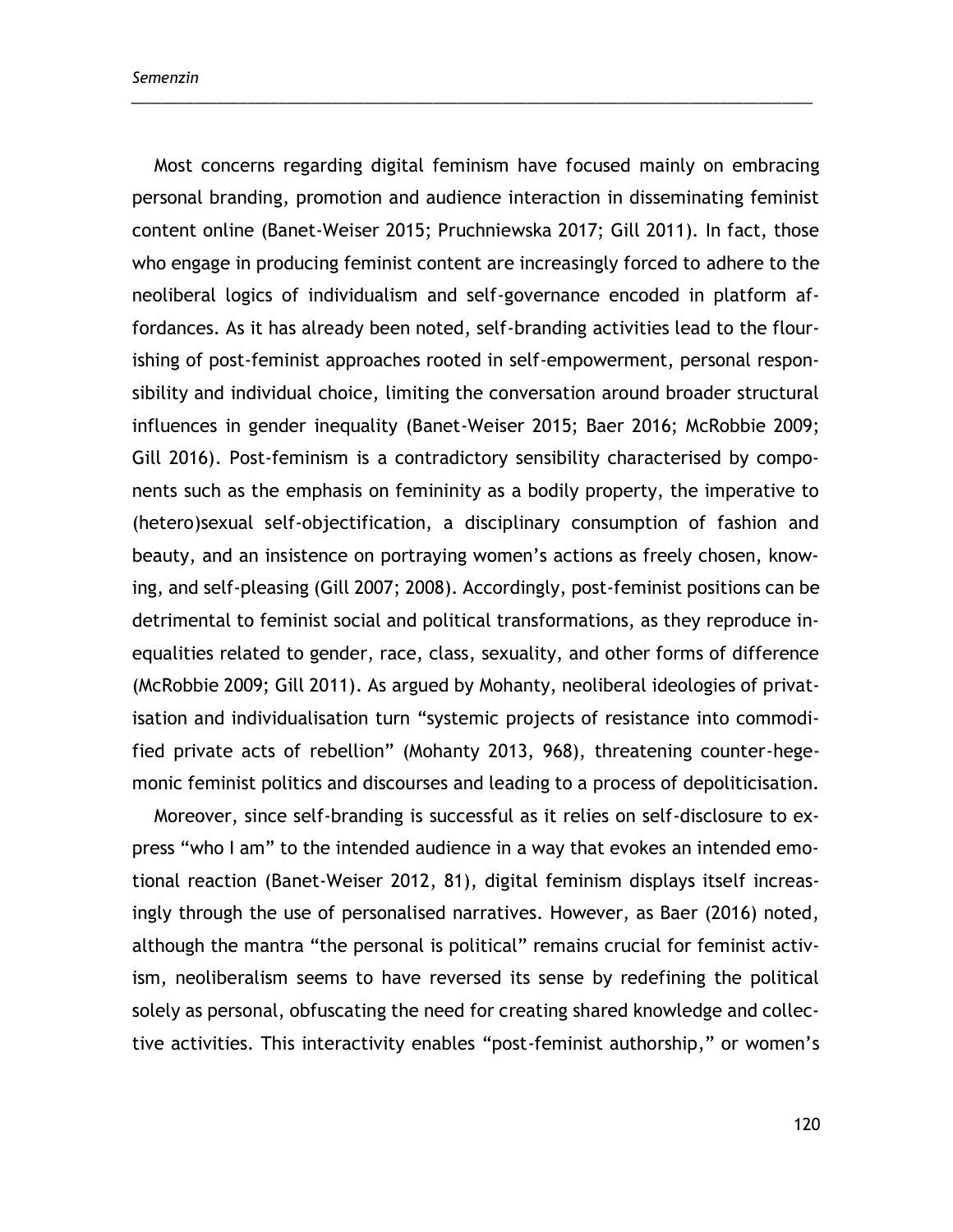writing (mainly autobiographical writing) that is "inextricably linked to the present economy of recognition and visibility," as defined by Banet-Weiser and Arzumanova (2013).

In conclusion, because of the intersection between platform affordances and neoliberalism (see also Barbrook and Cameron 1996), social media activism is increasingly becoming a ground for performing individualist and productive activities within a framework of social aspirations. Starting from these theoretical considerations, I will look at the emerging role of Italian feminist content creators on Instagram, who recently started labelling their work online as "activism". The discussion will help trace a line on the current aspect of digital feminism in Italy, reflecting on the consequences of disseminating post-feminist approaches in the digital realm.

## **4. Methodological note: Digital autoethnography in the Italian context**

The following discussion proceeds from a long process of autoethnography (Ellis *et al.* 2011) on social media during my personal experience as an online feminist activist. Autoethnography is a research method that uses a researcher's personal experience to describe and critique cultural beliefs, practices, and experiences (Adams *et al.* 2011), thus it becomes an "interpretation and creation of knowledge anchored in the native context" that employs autobiography and ethnographic ideas (Mitra 2010, 15). In the context of digital societies, contemporary processes of autoethnography are increasingly becoming digital autoethnography, which is distinguishable from traditional autoethnography as it mainly focuses on digital cultures, not physical (Dunn and Myers 2020). The choice of narrating my reflections on digital feminism in the form of digital autoethnography builds on Jasmine Linabary's call to feminist activists and scholars to address more in-depth the ongoing tensions between the possibilities offered by platforms affordances with "the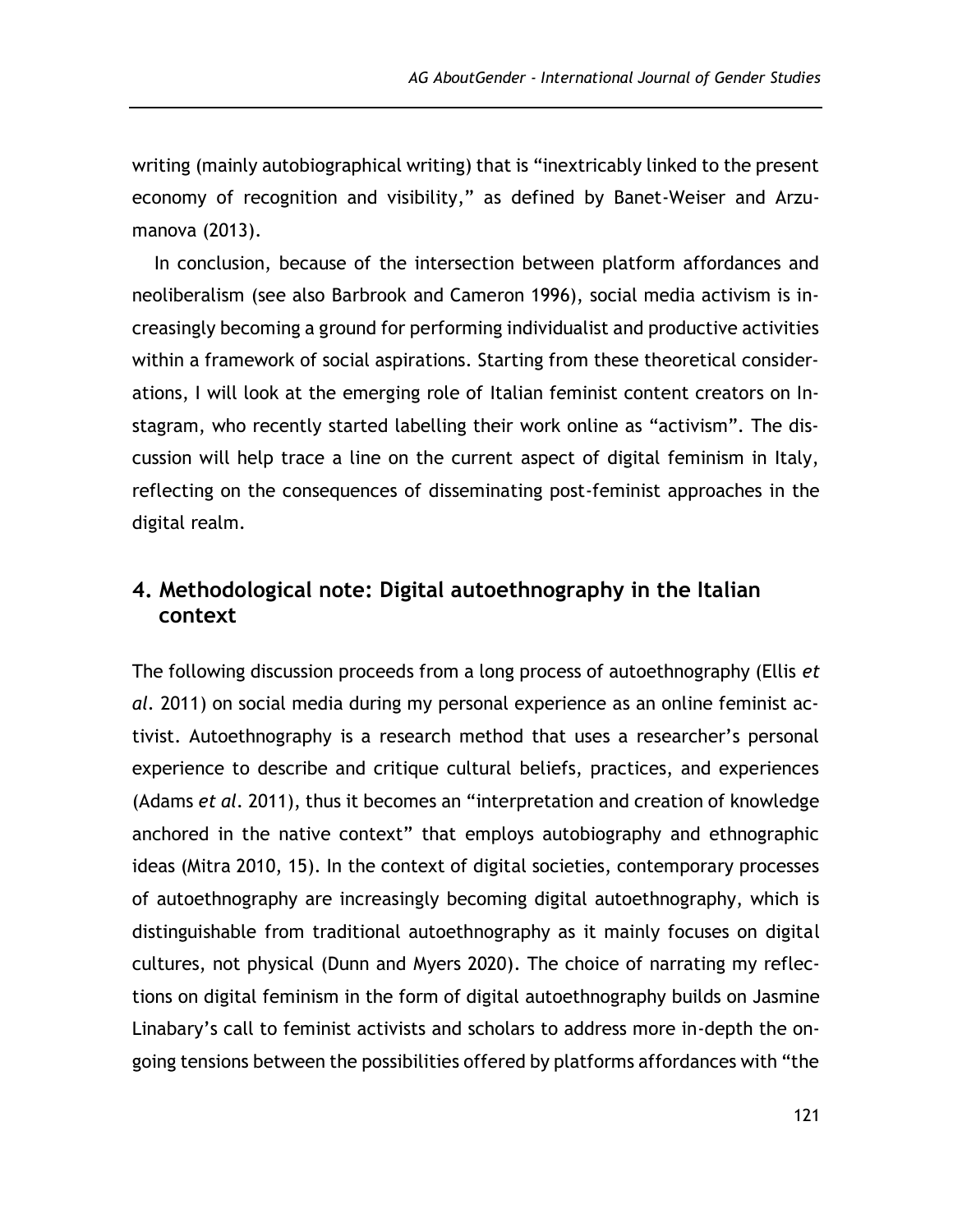material and discursive context of neoliberalism and post-feminism that emphasises individualism, empowerment, and personal choice" (Linabary *et al*. 2020, 16). Towards this purpose, I started to systematically note down my personal experiences and observations within the space of digital feminism on Instagram from the end of 2018.

\_\_\_\_\_\_\_\_\_\_\_\_\_\_\_\_\_\_\_\_\_\_\_\_\_\_\_\_\_\_\_\_\_\_\_\_\_\_\_\_\_\_\_\_\_\_\_\_\_\_\_\_\_\_\_\_\_\_\_\_\_\_\_\_\_\_\_\_\_\_\_\_\_\_\_\_\_\_\_\_\_\_\_\_\_\_\_\_

The autoethnography is also informed by the collection of online content that I manually gathered throughout one year of participation in this Italian "feminist bubble" of Instagram (from March 2021 to March 2022). To enrich the analysis, I selected 13 relevant Instagram profiles of young white women who self-presented as feminist activists, used self-branding strategies (e.g., did at least one sponsored collaboration) and whose social engagement ranged from a minimum of 10k followers to a maximum of 300k. During the observation period, I collected different data types through screenshots, such as Instagram stories public and private through the Instagram stories function for "Only Friends", posts, directs and reels. All this material has been categorised with the help of the N-Vivo software to operate a critical content analysis (Krippendorff 2018) of their discourses around digital feminist activism.

#### *4.1. Ethical issues*

Most of the analysed material was made public on users' social media profiles for the contextual nature of the privacy settings provided by Instagram (Zimmer 2010). Most importantly, it has to be noted that content creators' profiles are made public also to seek external validation and visibility for the nature of their practices, hence the content posted on their social media profiles is aimed at being publicly shared and commented on (Bainotti 2021; Landers *et al*. 2016). Given the difficulties associated with seeking consent in this context (Salmons 2015), the collected data shall be assimilated into data gathered from observation methods such as the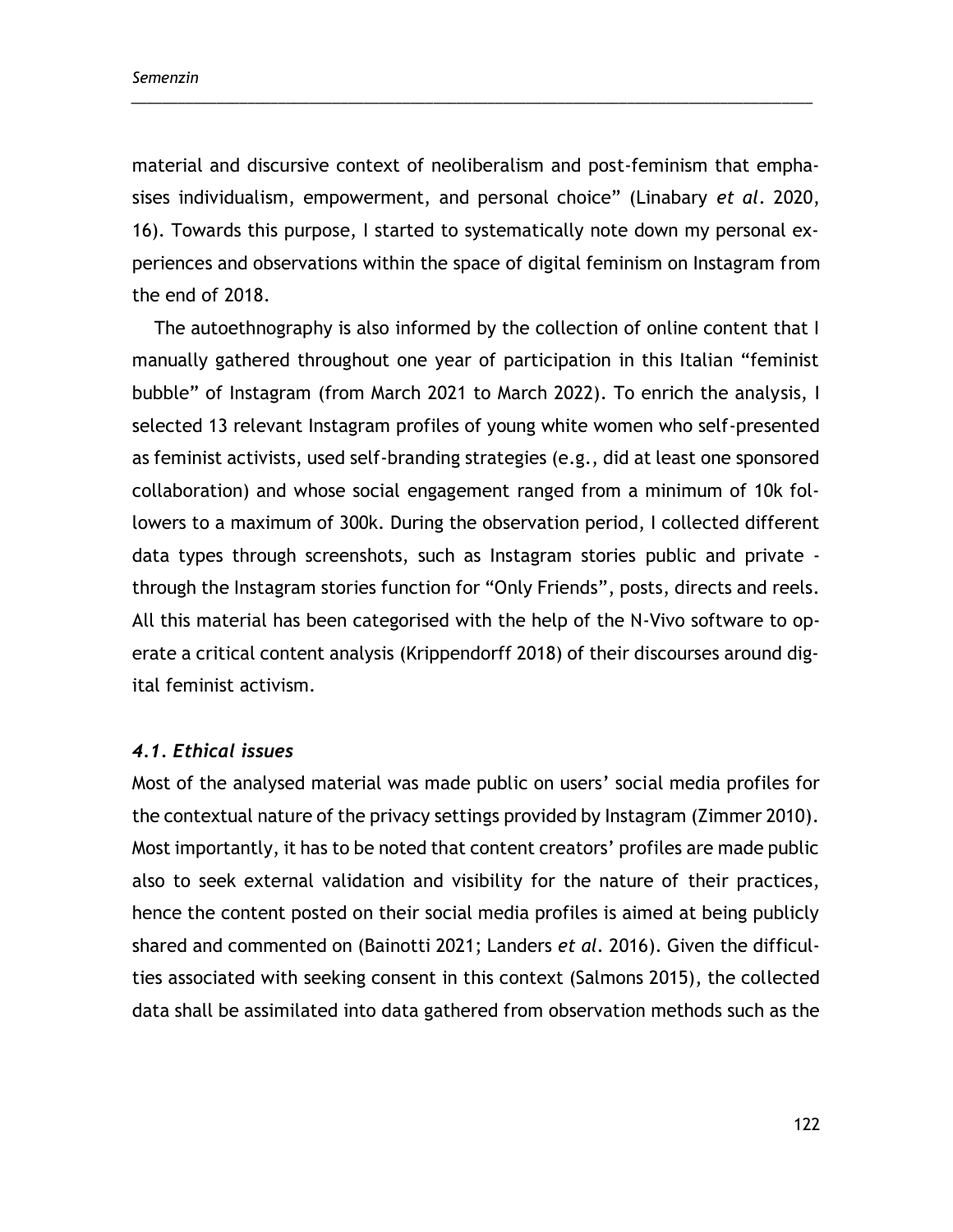"walkthrough method" (Light *et al*. 2018). Moreover, the analysis should be considered ethically implemented as it seeks to preserve users' privacy by following the ethical principles of social research. In fact, the collected data has been analysed and published in a way that protects the privacy of the researched users with the aim of not harming them. Not only the names and personal details of the content creators have been anonymised, but online discourses are resumed in the form of "ethical fabrication", as suggested by (Markham 2012), and displayed in an aggregated format so that individual users cannot be identified.

#### **5. Research timeline**

The story starts when, at the end of 2018, I had to turn my personal Instagram profile (@silviasemenzin\_) public on social networks (currently 20,7k followers) as I was running a political campaign that asked for criminalising the non-consensual dissemination of intimate images. The campaign started through a petition on Change.org and later became spread through the hashtag #intimitàviolata during the first half of 2019 (until April 2019, when the Italian Parliament approved an amendment against "revenge porn" inside the so-called "Red Code"). During my political experience, I became interested in the potential of self-branding activities to promote the message of the campaign, and I experimented with Instagram affordances to reach out to more visible profiles of feminist activists, combine my hashtagging activities with mainstream news media and constantly provide information on the campaign process. At that time, combining digital strategies with offline political activities to promote a successful feminist campaign seemed logical to me. However, during confinement in 2020, I developed several concerns regarding how my political engagement should take place in the digital realm.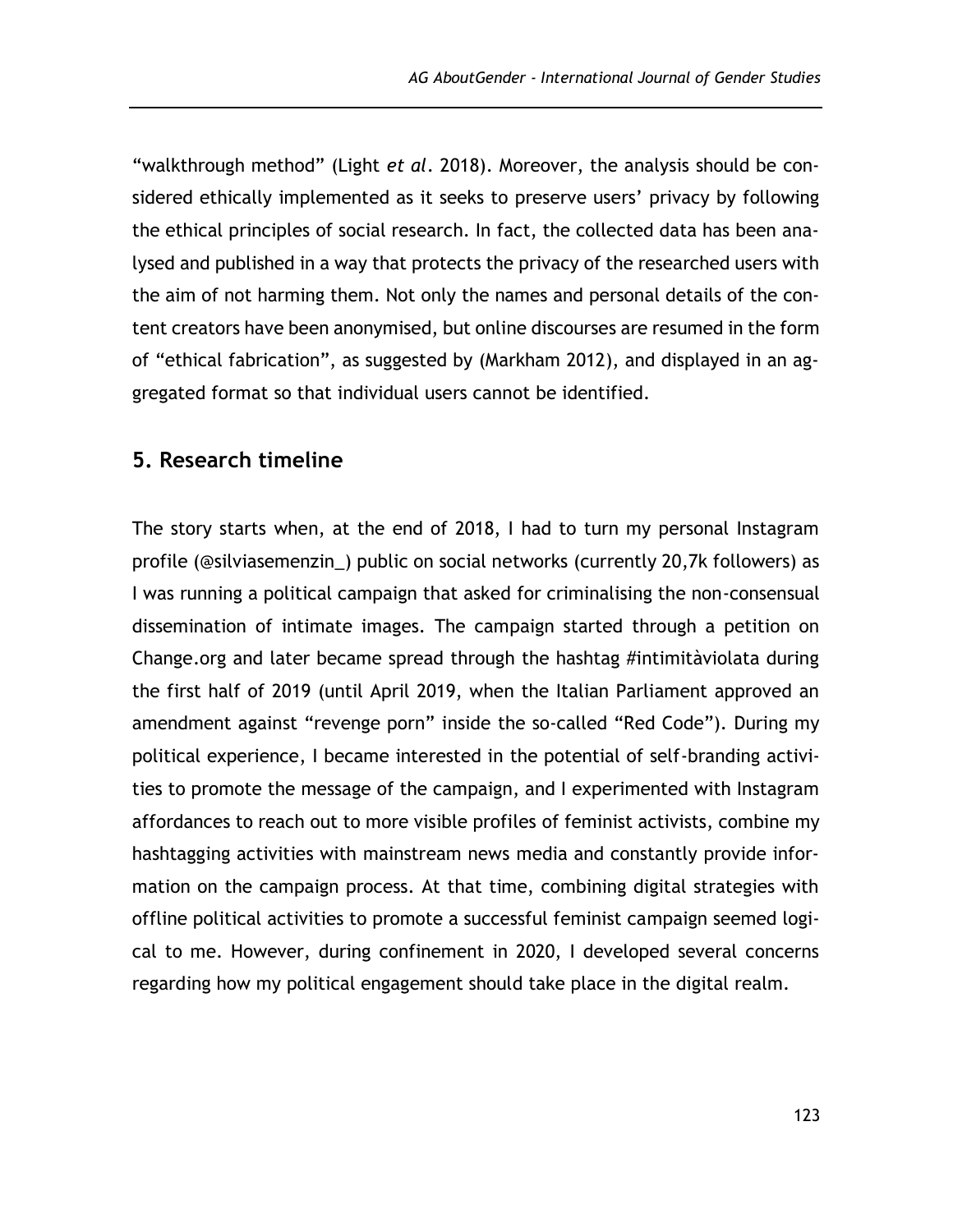In November 2020, after months of engaging in online conversations with other activists and news media, my Instagram profile suddenly reached a peak of engagement (passing from 5k to 20k followers in less than a week). On that occasion, several new platform functions were unblocked to me (e.g. the swipe-up button and the possibility to use advertisement stickers), and, for the first time in my life, I became labelled as "an influencer" of the Italian feminist Instagram's bubble by feminism supporters (and also by detractors). However, precisely after receiving that increase in attention, I decided to stop my online activities for a while.

\_\_\_\_\_\_\_\_\_\_\_\_\_\_\_\_\_\_\_\_\_\_\_\_\_\_\_\_\_\_\_\_\_\_\_\_\_\_\_\_\_\_\_\_\_\_\_\_\_\_\_\_\_\_\_\_\_\_\_\_\_\_\_\_\_\_\_\_\_\_\_\_\_\_\_\_\_\_\_\_\_\_\_\_\_\_\_\_

Not only was I scared by the growth of gender-based hate I received by exposing myself online, but I also felt overwhelmed by the performance anxiety that both Instagram affordances and my audience were encouraging. On the one hand, followers on my profile were constantly asking me to comment on on-trend topics and media articles, which highly stressed me as, at that moment, I was about to submit my PhD dissertation. On the other hand, Instagram algorithms penalised me when I posted less while seeming to reward branded content instead (this was my perception since Instagram's algorithms are still "black boxes" - see Bucher 2018; Pasquale 2015).

As a scholar in digital sociology and a convinced leftist feminist, I have always been attentive to avoiding any branded activity on my profile that could potentially harm the discussion I was trying to build around gender-based violence online. As Broke Duffy and Emily Hund contend, in fact, "the infectious rhetoric of personal branding has been linked to the contemporary logic of post-feminism" (2015, 3), which is part of the neoliberal ideology that makes feminism "undone" (McRobbie 2009). In this regard, the principles of self-branding "serve to shatter any sense of cohesive community and commitment", which instead is crucial to feminist collective aspirations (Banet-Weiser and Juhasz 2011, 1769).

124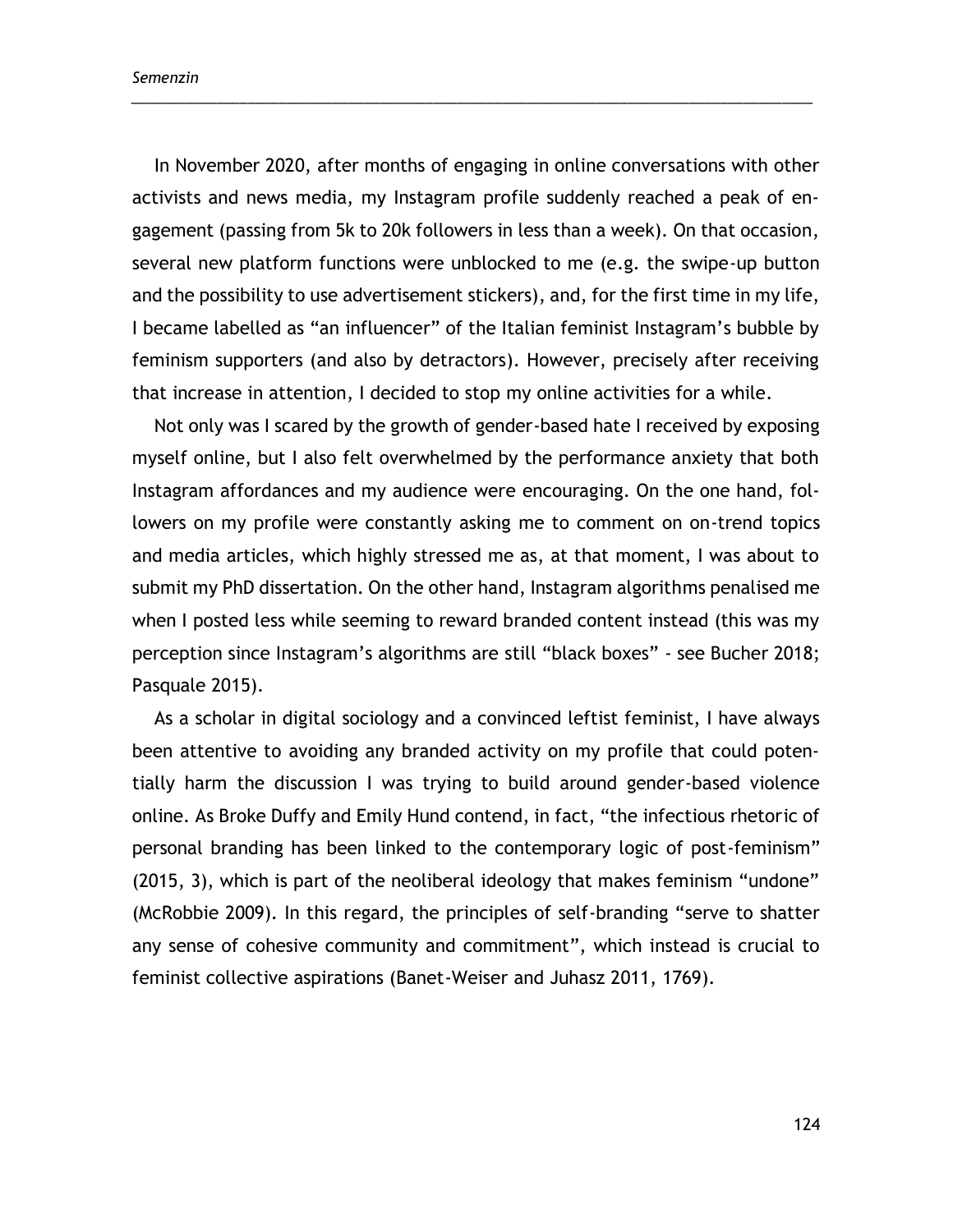A few months later, in March 2021, several multinational brands such as Asos, Vodafone and Coca-Cola offered a set of sponsored collaborations to the most followed feminist influencer-activists on Instagram using hashtags such as #activistsofoptimism or #mybodymychoice. While this phenomenon is not new and forms part of strategies of brand activism (Manfredi-Sánchez 2019), the explicit collaboration between activists and brands raised a wave of criticism inside the Italian digital feminist realm and saw the emergence of several public discussions on the topic, often operated in the form of callouts and "shouting back". In line with previous research on social media polarisation (Tucker *et al.* 2018) and echo chambers (Quattrociocchi *et al*. 2016), these discussions often took the form of antagonist and conflictual discourses.

In that context, I started to develop my reflections on digital feminism and its strong link to the performance of self-branding in line with microcelebrity practices on social media (Senft 2013). While my profile was irremediably losing public engagement, I became interested in observing how successful Instagram influencers' profiles started to label themselves as "activists" to become more recognisable to brands and/or other potential collaborators. In the following paragraphs, I will present and discuss the critical elements of the debates mentioned above that I had the chance to witness "from the inside", in which feminist influencers-activists attempt to combine the individualistic efforts required to prosper in the digital economy with their collective feminist beliefs. Following previous research on selfbranding practices inside the digital feminism realm (Pruchniewska 2017; Banet-Weiser 2012; 2015), I contend that Italian feminist activist-influencers engage in three ways of justifying their branded online activity as part of doing activism: the right to digital feminist labour, the redefinition of intersectional feminism according to post-feminist positions, and the belief in the power of social media to create networks.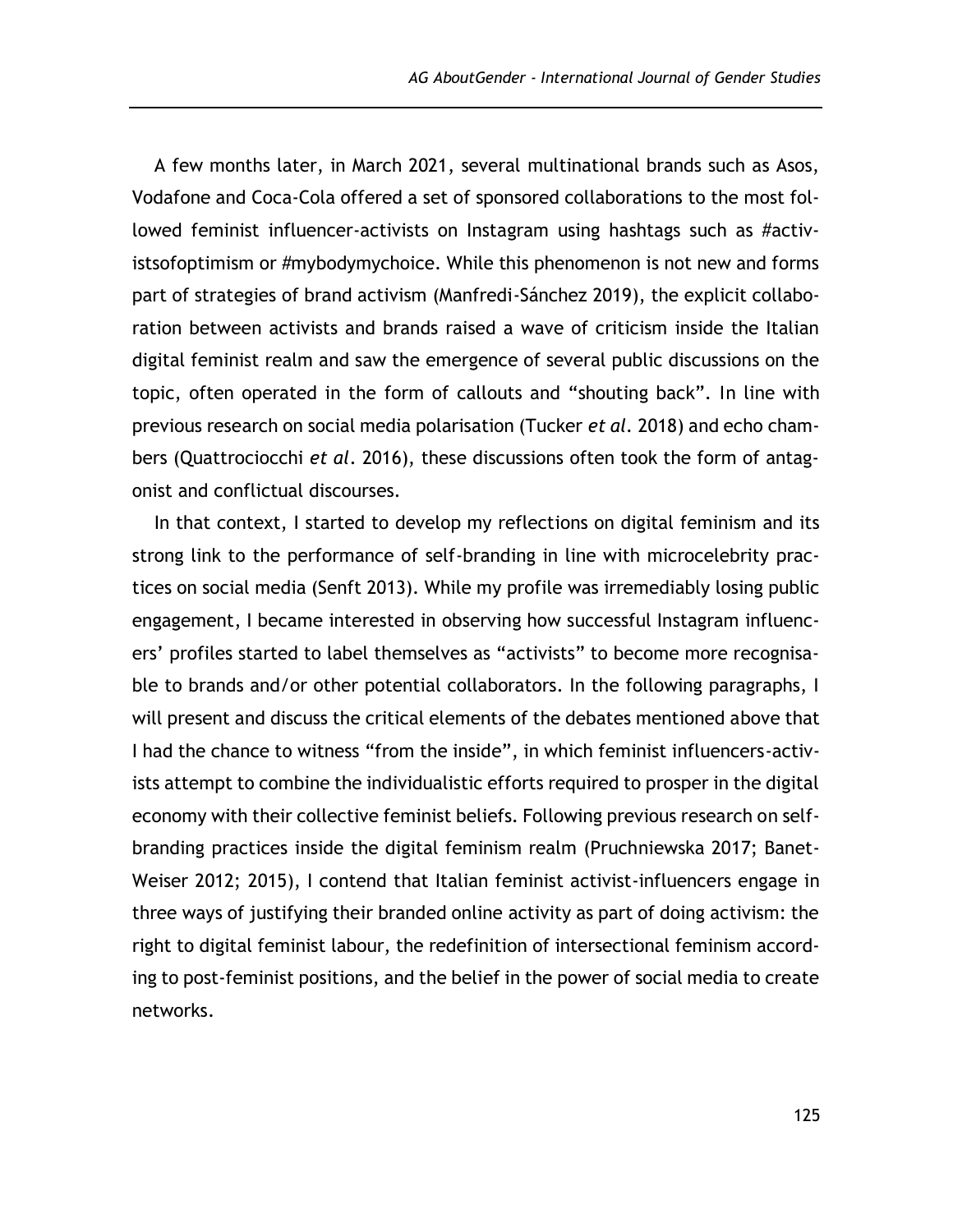## **6. The right to digital feminist labour**

In May 2021, an Italian writer, Irene Graziosi, published a long piece on the "performative activism of digital activism" (Graziosi 2021). In her article, Graziosi referred to digital activists' online engagement as mainly based on the market of the self, powered by algorithmic logic and confined to the boundaries of slacktivism (Morozov 2013). In line with research on social movements that appeared during the pandemic, such as Black Lives Matter (Wellman 2022), Graziosi attacked Instagram activists to maintain a performative allyship to build self-brand credibility and obtain rewards. It has to be noted that the idea of "performative activism" here is not attached to the use of artistic/disruptive performances in the context of collective actions; instead, it is referred to the performance of personal values required to build a successful brand of the self, inside social media platforms. Part of the criticism reflected the profitable activities that many of these activistsinfluencers undertake, with arguably unethical brands (e.g. Nike or Coca-Cola).

\_\_\_\_\_\_\_\_\_\_\_\_\_\_\_\_\_\_\_\_\_\_\_\_\_\_\_\_\_\_\_\_\_\_\_\_\_\_\_\_\_\_\_\_\_\_\_\_\_\_\_\_\_\_\_\_\_\_\_\_\_\_\_\_\_\_\_\_\_\_\_\_\_\_\_\_\_\_\_\_\_\_\_\_\_\_\_\_

The first element that emerged in the online debates among Italian activistsinfluencers following the criticisms was understanding their activism as labour. In fact, in response to the criticism raised by some users regarding their commercial activities, the observed activist-influencers started to disclose their online activity as part of their job publicly. During this public debate, most reported to "have to pay the rent somehow" and narrated their struggle to make precarity fit with their social aspirations seeking support from their public and activism colleagues.

Much as offline labour does, digital labour has largely been accused of exploiting the unpaid labour of those who employ digital platforms and social media as venues of creativity, entertainment, and activism (see Duffy 2015). To perform a branded self, it is necessary to engage in labour, discipline, and capital research, especially in freelance creatives (Duffy and Hund 2015; Gandini 2016). People creating online cultural content operate in an increasingly neoliberal and precarious context (Gill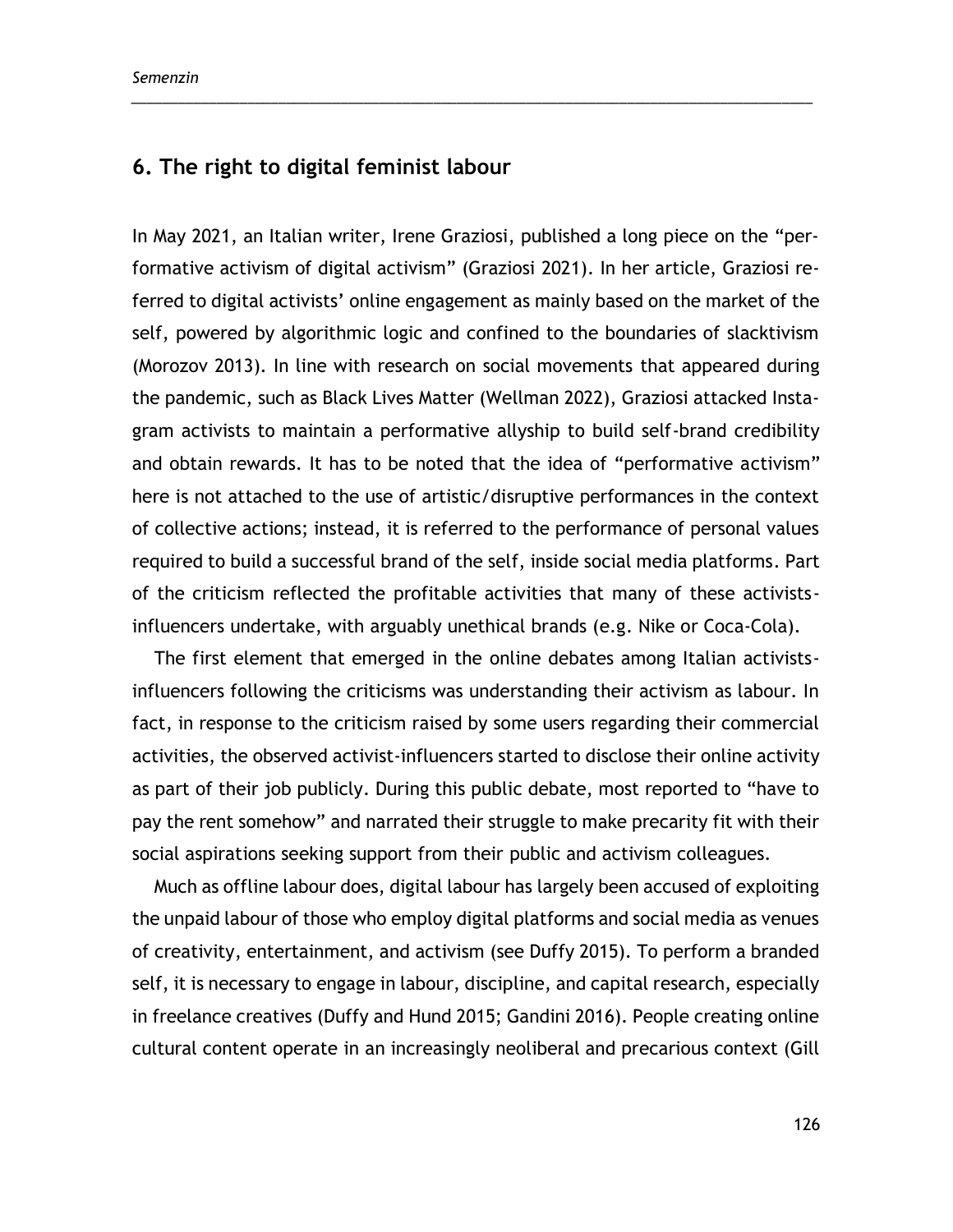2010; McRobbie 2002; Neff 2012), further worsening with the pandemic crisis. In 2020, women, particularly women of colour, have suffered terrible job losses and poverty (UNWomen 2021). However, the observed activists-influencers of the Italian realm are composed mainly of white, cisgender and young women, who do not necessarily relate with the most affected victims of precarity. Instead, their representation of precarity seems to be more related to what Baer (2016, 21) described as the "unprecedented instrumentalisation and endemic sensation of insecurity in neoliberalism, but an insecurity that might give rise to the potential for change". In line with the self-branding strategies of "traditional" influencers do, also activists-influencers tend to include practices of displaying their social status as micro-celebrities (see Bainotti 2021) through the engagement in social events, the constant receiving of gifts and the description of their daily activities, such as make-up and hair routines. According to Baer (2016), citing Gill and Pratt (2008), there is a double meaning in the understanding of precarity by the observed online feminists: while they recognise it as a social problem, they also present it as an opportunity for new subjectivities, new politics, and even new careers to emerge. This new understanding of precarity stems from the apparent neutrality of neoliberal contradictions that intends to "open up a space of social critique and political activism that takes advantage of neoliberal paradoxes" (Baer 2016, 21). Interestingly, as Harrington (2019) already noted, survivors of gender-based violence can use this framework to construct neoliberal subjectivities, for example, by positioning violence trauma as something survivors must work on to achieve self-efficacy.

By accepting a certain grade of capitalism in the development of their activities, which oscillated between labour and activism, these Italian activists-influencers also showed a certain grade of competition among them. Once again, this relates to a crowded digital ecosystem in which feminist individuals and projects need to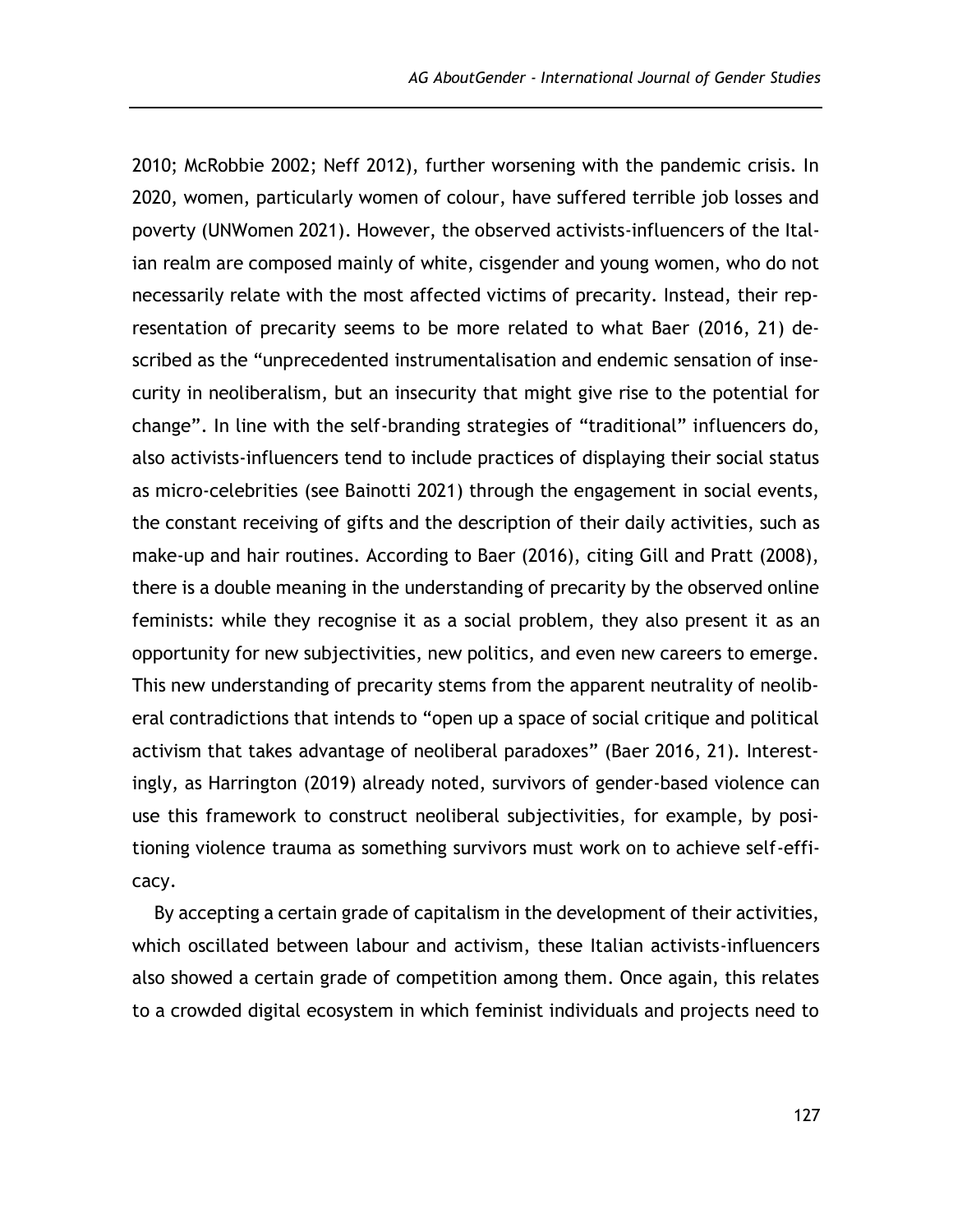compete for publicity, recognition and resources (Fotopoulou 2016). When confronted with the fact that competition is very much opposed to feminist values, for instance, one publicly mentioned the existence of a "healthy female competition that could push them to do better" and was reposted by other observed profiles. This perception aligns with post-feminist approaches that explain women's liberation through their choices as entrepreneurial individuals, always being at their best self (Repo 2020). In this manner, "the small firm or individual feminist entrepreneur begins to replace the feminist group or organisation as the agent of feminist advocacy. In this scenario, the enterprise is assumed to be an unproblematic way of enabling feminist activism for its awareness-raising power alone" (Repo 2020, 11).

\_\_\_\_\_\_\_\_\_\_\_\_\_\_\_\_\_\_\_\_\_\_\_\_\_\_\_\_\_\_\_\_\_\_\_\_\_\_\_\_\_\_\_\_\_\_\_\_\_\_\_\_\_\_\_\_\_\_\_\_\_\_\_\_\_\_\_\_\_\_\_\_\_\_\_\_\_\_\_\_\_\_\_\_\_\_\_\_

## **7. The negotiation of intersectional feminism**

Another strategy deployed by the observed activists-influencers for confronting criticisms of their self-promoting activities regarded the negotiation of their feminist authenticity, which is established by the values embedded in their brand (Pruchniewska 2018). This debate echos Banet-Weiser's (2012) assertion that "to craft a successful self-brand, one not only has to brand oneself as authentic but literally has to *be* authentic" (Ivi, 80). In this regard, Italian activists-influencers engaged in discussions regarding how political participation should look like and what role digital technologies play in the debate. Especially in response to the accusations of slacktivism, Italian activists-influencers confronted their different interpretations of the possibilities and pitfalls of using social media. Notably, a recurrent thematic emerged in this debate as a ground of confrontation, which is the definition of intersectional feminism in relation to algorithmic structures. Before delving into the analysis of this debate, a brief clarification on the concept of intersectionality is needed. According to Sasha-Costanza Chock (Costanza-Chock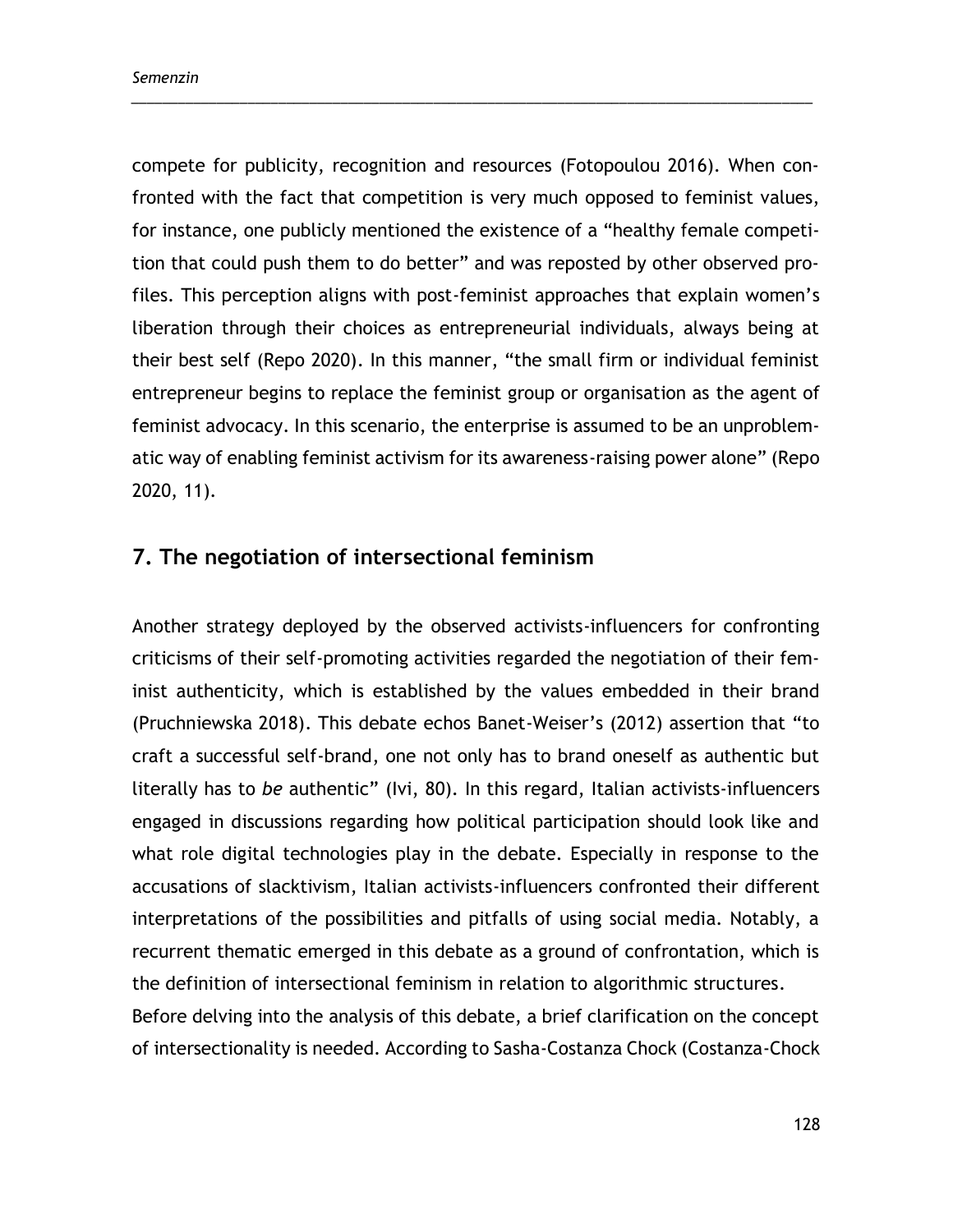2018), we should understand intersectional feminism as a fundamental reconceptualisation of race, class and gender as interlocking systems which do not operate separately but are often experienced together. As the concept was born in the realm of black feminism (the first proposing the term was Kimberlé Crenshaw, a Black feminist scholar, in 1989), intersectional feminism is aimed at looking at experienced discriminations as intersected, e.g. how black women often experience male violence as a product of intersecting racism and sexism but are then marginalised from both feminist and antiracist discourse and practice (Costanza Chock 2018). Nevertheless, the understanding of intersectionality has gone further in transforming radical worldviews of the feminist movement into individualist expressions of the same. This idea is what Nancy Fraser called "identity politics" (Fraser 1998), referring to a growing individualisation of political identities that are less and less conceived as collective issues and more and more as part of the individual recognition of oneself. For Fraser, identity politics are causing a shift from the feminist critique of capitalist exploitation to the constituency of its essence in this latest neoliberal phase (Fraser 2019).

Concerning Fraser's reflections, it must be noted that Instagram's activist-influencers often used their instances to justify their online engagement, once again contributing to the redefinition of feminism as more aligned to post-feminism (Pruchniewska 2017). In this sense, identity politics offered individuals a diversity of feminist causes and identities (trans-inclusive, radical, liberal etc.) from which to choose to develop one's unique self-representation (Repo 2020). For example, in response to slacktivism criticism, a feminist disabled activist (echoed by abled activists) lamented the suffering of ableism because they "could not access demonstrations or square concentrations". However, the definitions of non-conventional forms of political participation do not concern only the occupation of physical spaces but, first and foremost, the ability to create collective conversations around discrimination. In the case of Instagram feminism, where the political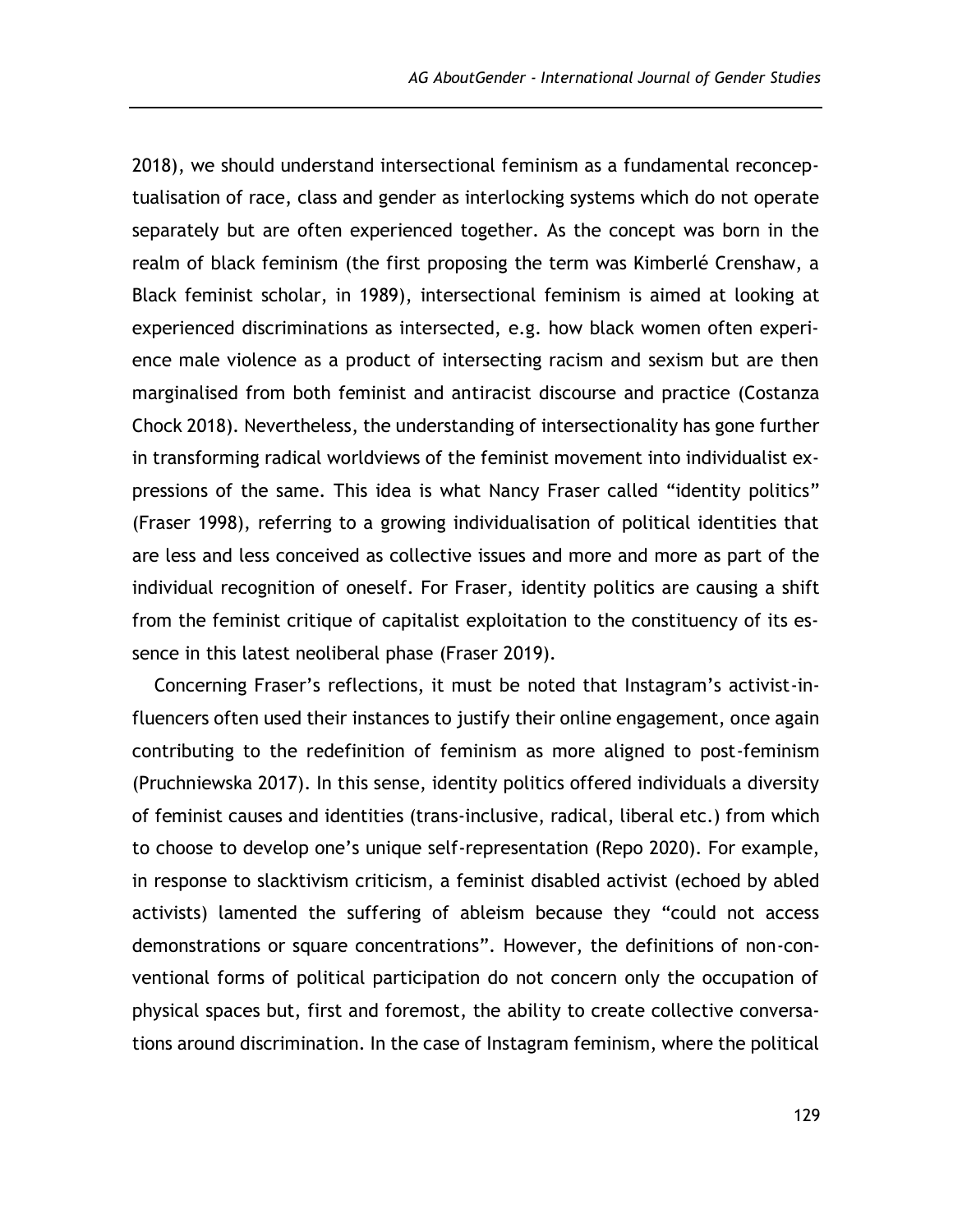is personal, traditional forms of doing politics disappear from the debate, and digital spaces become the only way to be included in the conversation. According to this view, it is not relevant how profoundly classed, racialised, and heteronormative digital platforms are: feminist activists-influencers still appear to see it as a space for recognition. In this context, social class becomes less important than other types of identity in defining intersectionality, in line with a neoliberal approach to identity politics. This shall be observed in line with the effort mentioned above of justifying and framing activism as a job, in which neoliberal digital contexts are not challenged but instead seen as an opportunity to emerge. However, as argued by Nancy Fraser (2019), the dichotomy between recognition (who deserves rights) and redistribution (who deserves income) is false, and both should exist to structure the feminist agenda. Thus, the erosion of social class from the public debate of Instagram feminist activists is counterproductive to feminist goals. Additionally, as bell hooks (1984) argues in her discussion on consciousnessraising, the articulation of personal experience is not always synonymous with forming political consciousness. Self-discourses have no way of progressing toward meaningful collective action and, eventually, revolution unless one uses one's experience to relate to women's reality as a collective group (Repo 2020).

\_\_\_\_\_\_\_\_\_\_\_\_\_\_\_\_\_\_\_\_\_\_\_\_\_\_\_\_\_\_\_\_\_\_\_\_\_\_\_\_\_\_\_\_\_\_\_\_\_\_\_\_\_\_\_\_\_\_\_\_\_\_\_\_\_\_\_\_\_\_\_\_\_\_\_\_\_\_\_\_\_\_\_\_\_\_\_\_

## **8. The myth of the network**

Since its arrival, the Internet has been embedded with imaginaries around its potential to create more democratisation and horizontality. The power of this "network imaginary" (Bory 2020) relies on the idea that networks are inherently empowering, equal and positive; thus, the possibility of creating new and more extensive networks is seen as an essential opportunity for social progress. Regarding digital activism, in the beginning, sociology focused on the potential of networks as opportunities for mobilisation (Bennett and Segerberg 2013; González-Bailón *et*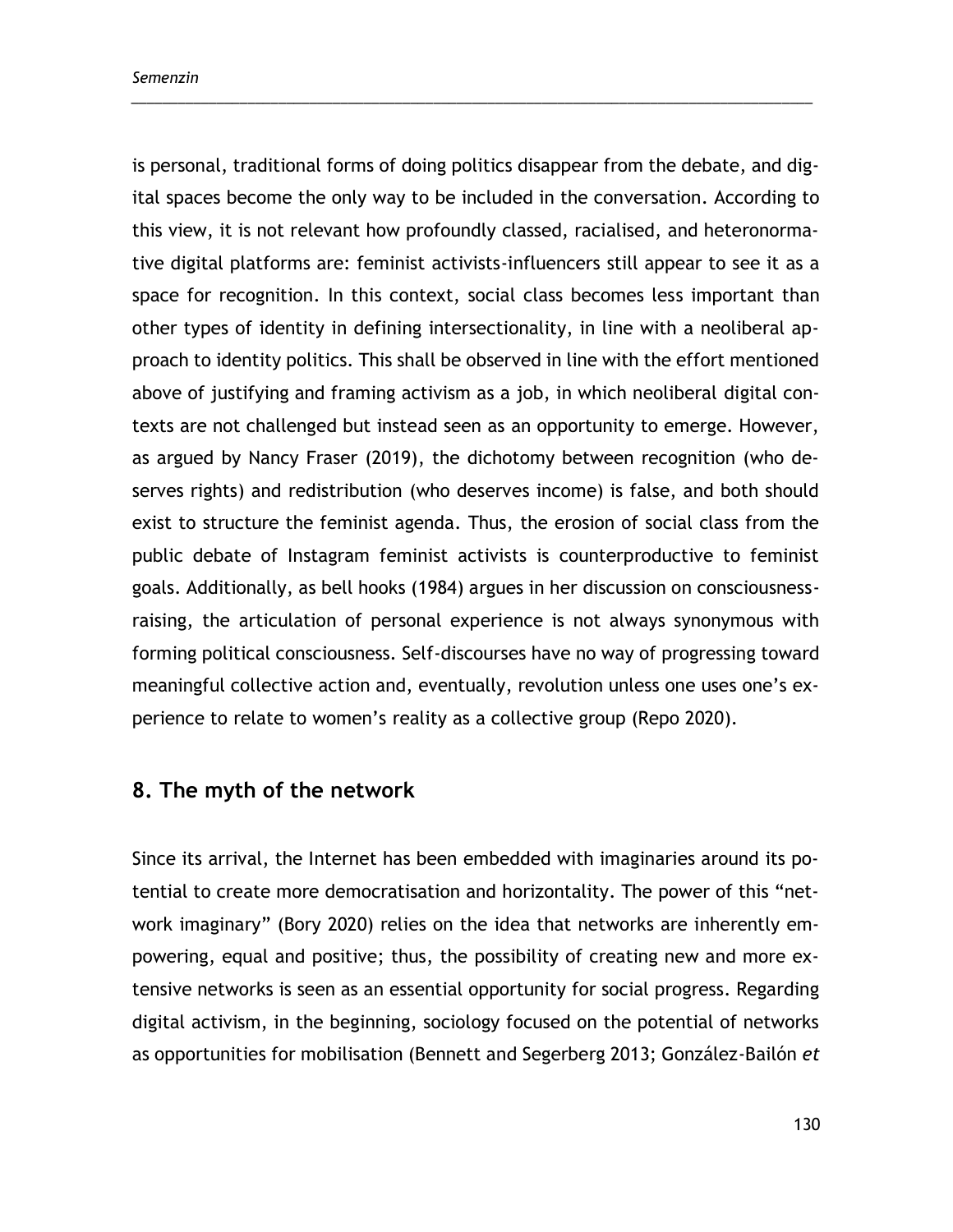*al.* 2011). However, as Bory (2020) points out, the network myth obscures the potential criticism of the actual shape of the Internet as a profoundly hierarchic, centralised and discriminatory space.

The observed Italian activist-influencers of Instagram tend to adhere to the network myth. For example, one of them received a lot of attention and support when she published a carousel post explaining the importance of digital activism, arguing that "we can still do things here, for example, helping other women make sense of their experience as discriminated subjects". As already mentioned, it is quite accepted that hashtag feminism can provide the space for some women to rehabilitate their experiences as survivors of violence, but what is interesting to note is that Italian activists-influencers show a certain rate of trust in the horizontal potential of social network that provided them from critically engaging with the actual shape of the digital ecosystem. Although most of them are aware of social media filter bubbles, they also trusted that, in gaining visibility, they could "burst the bubble" and therefore disseminate "subversive" discourse. More interestingly, the same activists-influencers also lamented being part of a "feminist bubble" that would limit their visibility and recognition, thus showing controversial understandings of social media affordances. During a public debate on Instagram algorithms and echo chambers that took place at the end of 2021, Instagram feminists with minor social engagement started to denounce a "hierarchy of visibility" inside the feminist Instagram realm, in which bigger activists-influencers decided whom to make visible or invisible based on their personal preferences and commercial agenda. In response to these criticisms, particularly one macro activist-influencer declared that she decided to "leave the bubble" as it was becoming too toxic and "sisters are becoming haters". This assertion is particularly interesting as it restates the individualist perception of doing activism online as rooted in labour performance, downplaying the importance of engaging with feminist criticisms. Indeed, the existence of criticism inside the same feminist movement is ignored and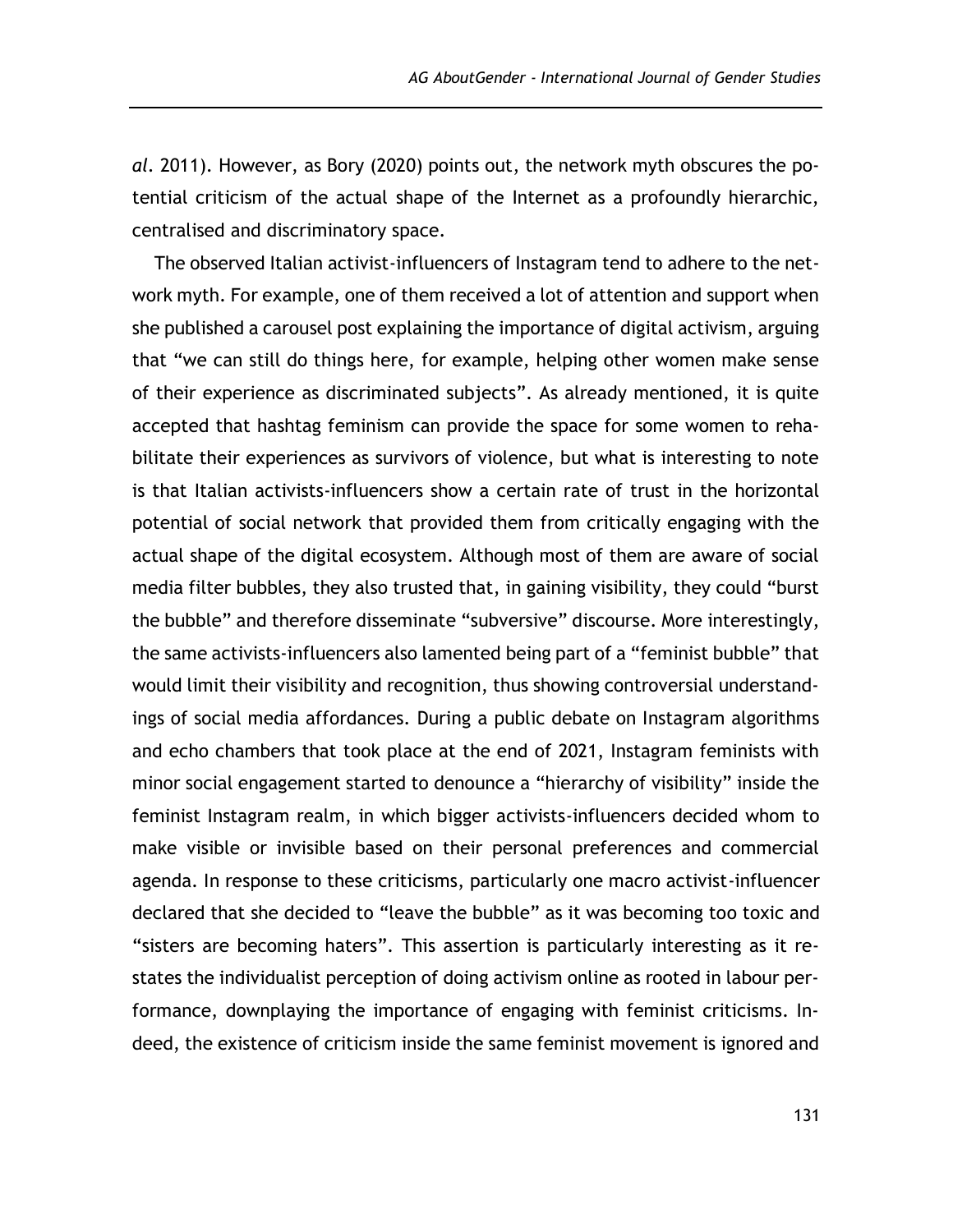downplayed as part of the toxic Internet instead of being an essential task for constructing collective subjectivities. Moreover, this position also shows a shared belief in the individual agency for resisting algorithmic bias instead of addressing the problem encoded in the technology.

\_\_\_\_\_\_\_\_\_\_\_\_\_\_\_\_\_\_\_\_\_\_\_\_\_\_\_\_\_\_\_\_\_\_\_\_\_\_\_\_\_\_\_\_\_\_\_\_\_\_\_\_\_\_\_\_\_\_\_\_\_\_\_\_\_\_\_\_\_\_\_\_\_\_\_\_\_\_\_\_\_\_\_\_\_\_\_\_

In this context, we can see how post-feminist values are also merged with the hegemony of the Californian Ideology of the Silicon Valley (Barbrook and Cameron 1996), which builds on discourses on the power of technology to solve social issues from an entrepreneurial perspective. Italian digital feminists avoid engaging in a radical critique of the current unbalances of social networks because they see potentialities in them; thus, they accept to play within the reality of platform affordances in the hope of powering their network to becoming successful digital entrepreneurs. In this regard, digital feminism shows a turn towards depoliticisation that erases social class problems from the debate and creates an illusion of participation. The focus on the self, facilitated by platform affordances, creates the illusion of engaging in feminist praxis without addressing structural problems (Repo 2020).

#### **9. Conclusion**

This article has analysed the figure of the activist-influencer that prominently emerged in recent years within the Italian digital sphere, particularly on Instagram. By providing an overview of the current academic debate regarding the possibilities and constraints of digital feminism and by merging theoretical contributions with elements of autoethnography, I engaged in a discussion on the emergence of self-branding as a critical component to becoming a successful online activist that, first and foremost, need to follow social media platforms' logics. The digital transformation of feminist activism, in this sense, requires the use of selfbranding strategies to gain public visibility and public influence. However, when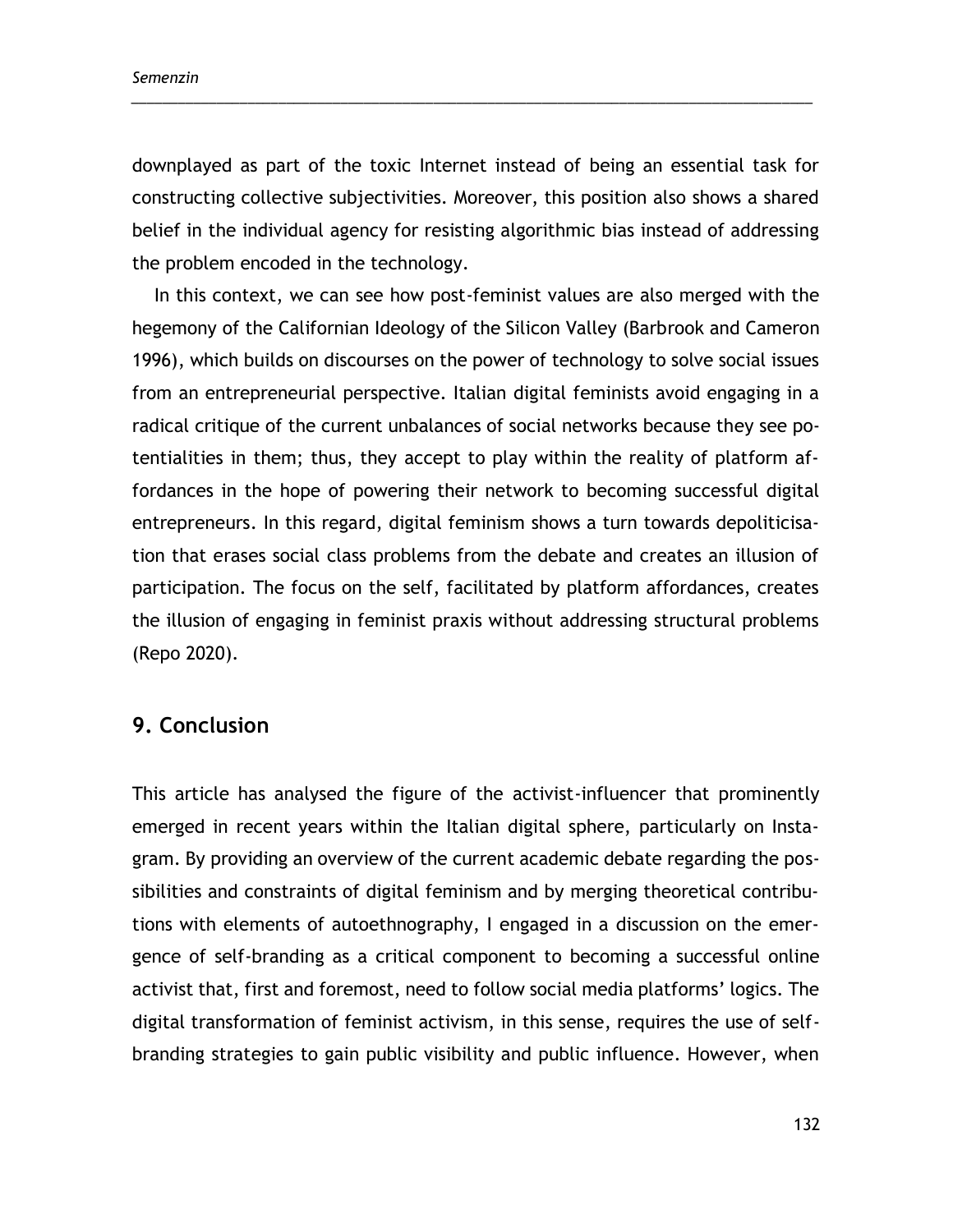gaining public visibility becomes the ultimate goal of online feminist activism, there are broader consequences for the feminist movement that becomes increasingly commodified to digital economy logics.

What the discussion has ultimately shown is that, through a constant negotiation of what feminism means according to personal values and perspectives, digital feminism is marking a shift towards post-feminist approaches. First, the figure of the activist-influencer becomes justified by the necessity of entering the market and fighting precarity in the form of women entrepreneurs. This position often downplays the contradictions of neoliberalism for feminism, seeing it more as an opportunity than a constraint. Second, by providing personalised views of feminist authenticity, activists-influencers of the Italian feminist "bubble" restate the centrality of identity politics in structuring the feminist agenda in a way that hides economic inequalities. Accordingly, social class disappears from the debate on intersectionality, leaving room only for the articulation/judgment of political consciousness according to personal experience. Finally, in justifying their online activity, activist-influencers also showed a certain acceptance rate of some technological myths, such as the network myth. This view aligns with the hegemonic discourses of Silicon Valley, which are interested in maintaining the power of digital capitalism through the myth of technosolutionism (Morozov 2013). In so doing, digital feminism prevents capitalism from becoming an object of critique and a target of intervention (Repo 2020).

In conclusion, by increasingly relying on self-branding strategies, Italian digital feminism mostly reinforces a culture of competition, individual empowerment and depoliticisation, which has previously been debated as potentially detrimental to feminist solidarity and the urgency to push structural socio-political changes (McRobbie 2009; Gill 2016).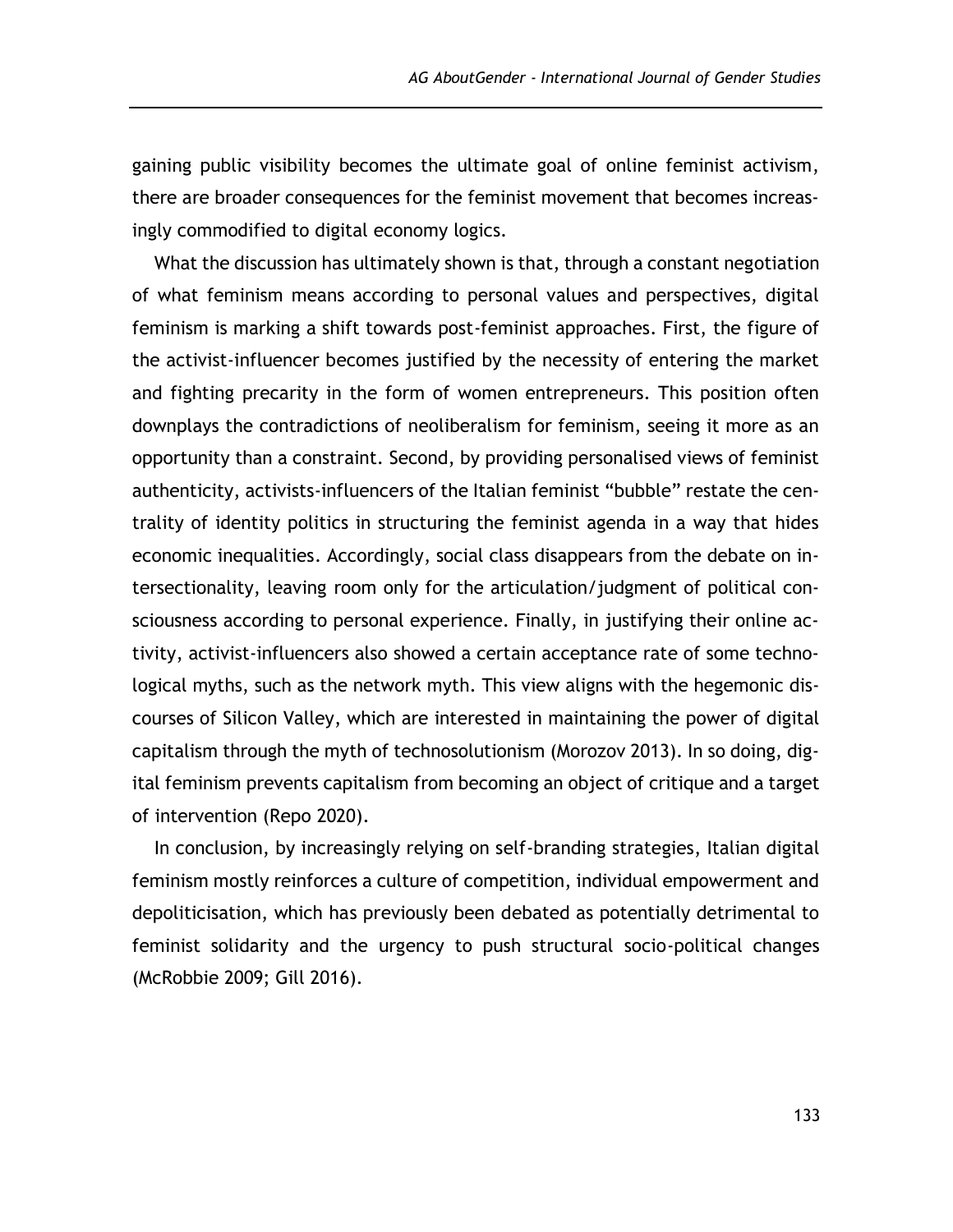As with any research, this contribution presents limitations that could be explored for deploying future studies on digital feminism. First, the research is limited to the Italian context and cannot make any generalisation of digital feminist actions at large. Moreover, for this article, I only focused on individual profiles that self-present as activists on social media, excluding the feminist entities that may use social networks to share their activities (e.g. NGOs, associations, women's aid centres etc.). In this sense, all the "good practices" of using social media foregrounded in collective activism were not considered in this research. What was ultimately at stake here was highlighting how the feminist activism rooted in selfbranding practices performed within platform affordances will always result in post-feminist approaches.

\_\_\_\_\_\_\_\_\_\_\_\_\_\_\_\_\_\_\_\_\_\_\_\_\_\_\_\_\_\_\_\_\_\_\_\_\_\_\_\_\_\_\_\_\_\_\_\_\_\_\_\_\_\_\_\_\_\_\_\_\_\_\_\_\_\_\_\_\_\_\_\_\_\_\_\_\_\_\_\_\_\_\_\_\_\_\_\_

Finally, I consider that, although autoethnography is widely accepted inside social sciences as a valid research method, the reflections still stem from personal observation of the phenomenon that could be limited by social media filter bubbles and my privileged positions as a white, heterosexual, cisgender women. Further research may take into account a more structured data collection of feminist debates to operate a qualitative analysis of the discourse, as well as I encourage feminist scholars to continue to critically explore the experiences of those who are participating in such initiatives so that we can have a better understanding of the bigger picture, as well as the long-term ramifications and consequences of this kind of feminist activism.

134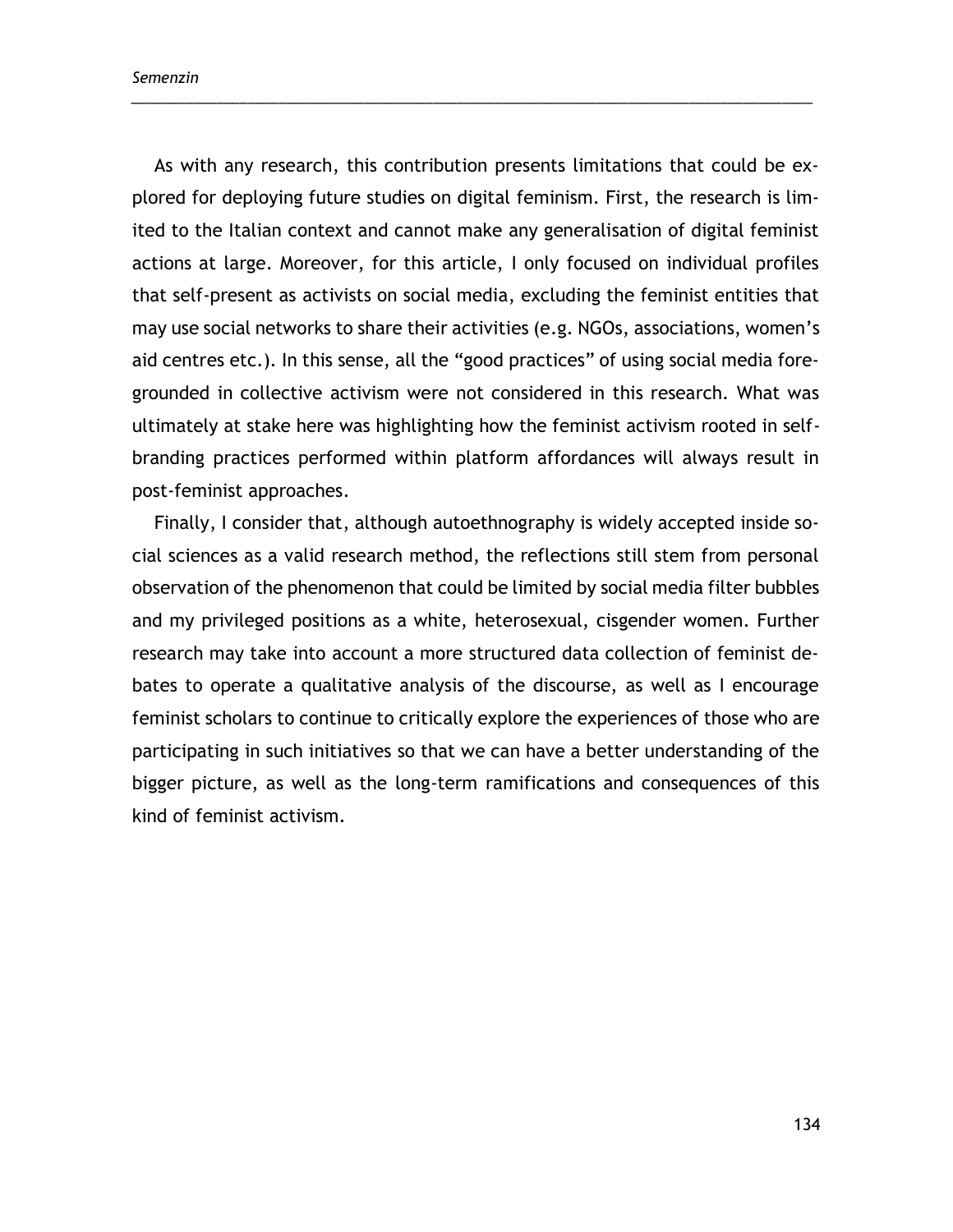## **References**

- Alexander, M.J. and Mohanty, C.T. (2013), *Feminist genealogies, colonial legacies, democratic futures*, London, Routledge.
- Amnesty International Italia (2021), *Barometro dell'Odio del 2020*, in https://www.amnesty.it/barometro-dellodio-sessismo-da-tastiera/#sintesi (retrieved June 11th, 2022).
- Are, C. (2021), The Shadowban Cycle: an autoethnography of pole dancing, nudity and censorship on Instagram, in *Feminist Media Studies*, vol. 5, n. 20, pp. 1–18.
- Arvidsson, A., Malossi, G. and Naro, S. (2010), Passionate Work? Labour Conditions in the Milan Fashion Industry, in *Journal for Cultural Research*, vol. 14, no. 3, pp. 295–309.
- Baer, H. (2016), Redoing feminism: digital activism, body politics, and neoliberalism, in *Feminist Media Studies*, vol. 16, no. 1, pp. 17–34.
- Bainotti, L. (2021), *Striving for conspicuousness. How micro-influencers construct and display social status on Instagram* - https://iris.unito.it/handle/2318/1849661 (retrieved: June 11th, 2022).
- Banet-Weiser, S. (2018), *Empowered: Popular Feminism and Popular Misogyny*, Durham, Duke University Press.
- Banet-Weiser, S. (2015), "Confidence you can carry!": girls in crisis and the market for girls' empowerment organisations, in *Continuum*, vol. 12, pp. 182–193.
- Banet-Weiser, S. and Arzumanova, I. (2013), Creative authorship: Self-actualising individuals and the self-brand, in *Media authorship*, pp. 163–179.
- Banet-Weiser, S. and Juhasz, A. (2011), Feminist labor in media studies/communication: Is self-branding feminist practice?, in *International Journal of Communication Systems*, vol. 8, no. 5, pp. 1768–1775.
- Barbrook, R. and Cameron, A. (1996), The Californian ideology, in *Science as Culture*, vol. 6, no. 1, pp. 44–72.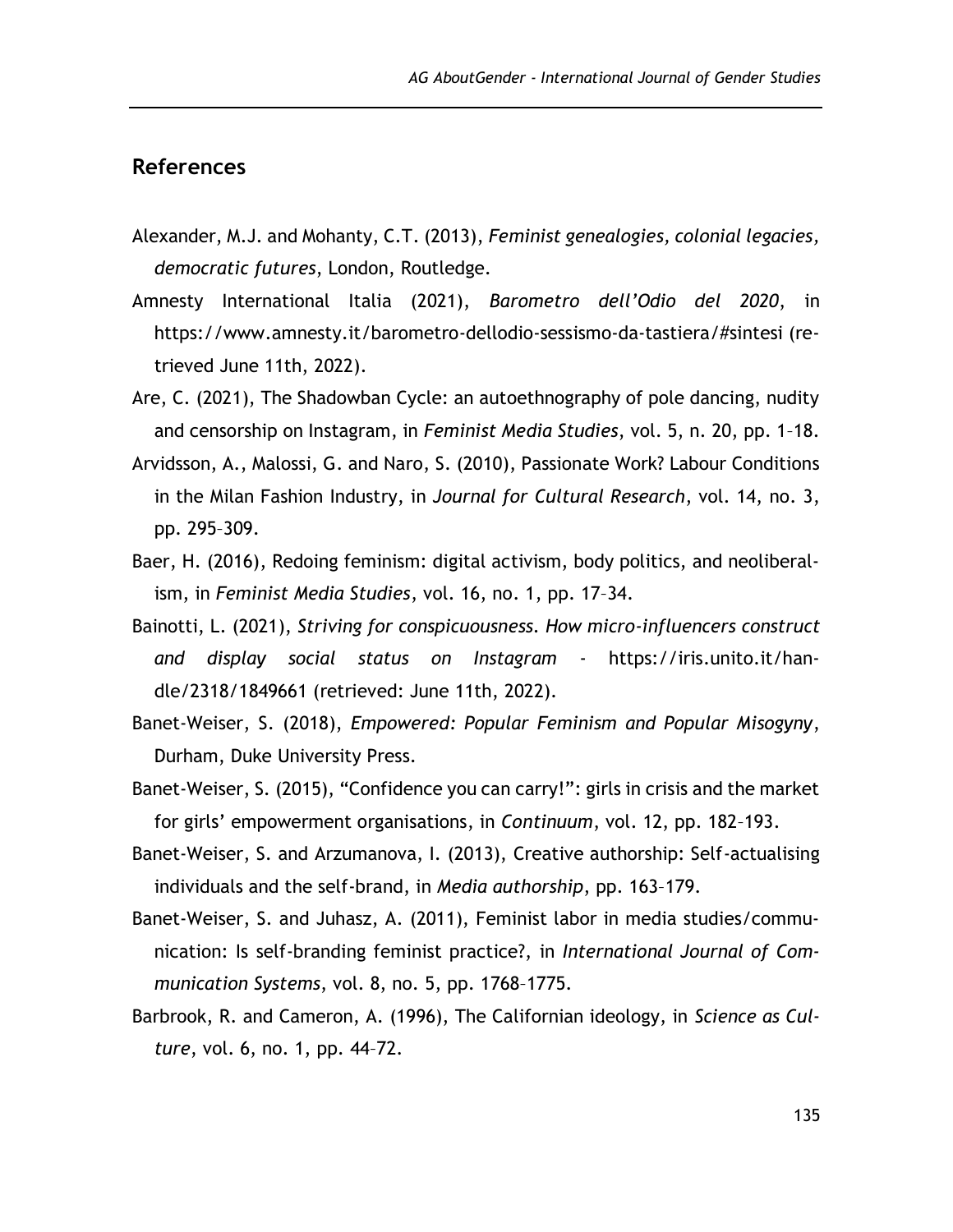Bory, P. (2020), *The Internet Myth: From the Internet Imaginary to Network Ideologies*. Westminster, University of Westminster Press.

\_\_\_\_\_\_\_\_\_\_\_\_\_\_\_\_\_\_\_\_\_\_\_\_\_\_\_\_\_\_\_\_\_\_\_\_\_\_\_\_\_\_\_\_\_\_\_\_\_\_\_\_\_\_\_\_\_\_\_\_\_\_\_\_\_\_\_\_\_\_\_\_\_\_\_\_\_\_\_\_\_\_\_\_\_\_\_\_

- Bucher, T. (2018), *If...Then: Algorithmic Power and Politics*, Oxford, Oxford University Press.
- Carter Olson, C. and LaPoe, V. (2018), "Combating the Digital Spiral of Silence: Academic Activists Versus Social Media Trolls", in Vickery, J.R. and Everbach, T. (eds. by), *Mediating Misogyny: Gender, Technology, and Harassment*, New York, Springer International Publishing, pp. 271–291.
- Costanza-Chock, S. (2018), Design Justice: towards an intersectional feminist framework for design theory and practice, in *DRS2018: Catalyst* [Preprint].
- Duffy, B.E. and Hund, E. (2015), "Having it All" on Social Media: Entrepreneurial Femininity and Self-Branding Among Fashion Bloggers, in *Social Media + Society*, vol. 1, no. 2, pp. 1-11.
- Duffy, B.E., Poell, T. and Nieborg, D.B. (2019), Platform Practices in the Cultural Industries: Creativity, Labor, and Citizenship, in *Social Media + Society*, vol. 5, no. 4, p. 1-8.
- Dunn, T.R., and Myers, W.B. (2020), Contemporary autoethnography is digital autoethnography: A proposal for maintaining methodological relevance in changing times, in *Journal of Autoethnography*, vol. 1, no.1, pp. 43-59.
- Ellis, C., Adams, T.E., and Bochner, A.P. (2010), Autoethnography: An Overview, in *Forum: Qualitative Social Research*, vol. 12, no. 1, pp. 273–290.
- Fotopoulou, A. (2016), *Feminist Activism and Digital Networks: Between Empowerment and Vulnerability*, London, Palgrave Macmillan.
- Fraser, N. (1998), Social justice in the age of identity politics: redistribution, recognition, participation, in *WZB Discussion Paper*, no. 1, pp. 98-108.
- Fraser, N. (2019), *The Old is Dying and the New Cannot Be Born: From Progressive Neoliberalism to Trump and Beyond*, London, Verso Books.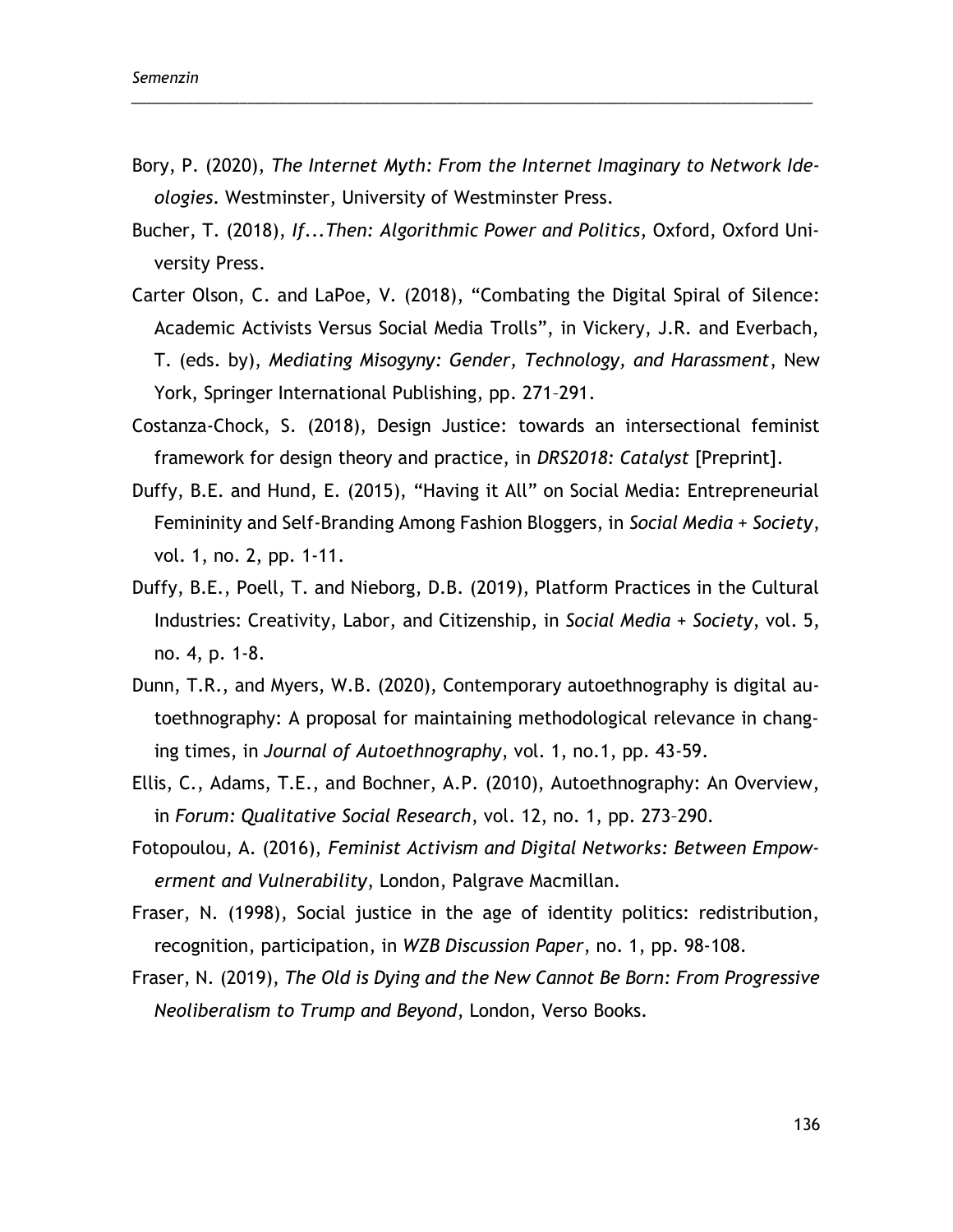- Gandini, A. (2016), *The reputation economy: Understanding knowledge work in digital society*, London, Palgrave Macmillan
- Gill, R. (2010), Life is a pitch: Managing the self in new media work, in *Managing media work*, pp. 249–262.
- Gill, R. (2011), Sexism Reloaded, or, it's Time to get Angry Again!, in *Feminist Media Studies*, vol. 11, no. 1, pp. 61–71.
- Gill, R. (2016), Post-postfeminism?: new feminist visibilities in postfeminist times, in *Feminist Media Studies*, vol. 16, no. 4, pp. 610–630.
- Ging, D. (2019), Alphas, Betas, and Incels: Theorising the Masculinities of the Manosphere, in *Men and masculinities*, vol. 22, no. 4, pp. 638–657.
- González-Bailón, S. (2011), The Dynamics of Protest Recruitment through an Online Network, in *Scientific Reports*, vol. 1, no. 197.
- Graziosi, I. (2021), *Attivismo performativo: il lato oscuro della rappresentazione online*, "Siamomine" - https://www.siamomine.com/attivismo-performativosocial-network/ (retrieved June 11th 2022).
- Harrington, C. (2019), Neo-liberal subjectivity, self-branding and "My Rape Story" YouTube videos, in *Critical sociology*, vol. 45, no. 7-8, pp. 1181–1194.
- Hearn, A. (2008), `Meat, Mask, Burden`, in *Journal of consumer culture*, vol. 8, no. 2, pp. 197–217.
- hooks, b. (1984), *Feminist Theory from Margin to Center*, Boston, South End Press.
- Hutton, F. (2016), "Tragic girls" and "crack whores": Alcohol, femininity and Facebook, in *Feminism & psychology*, vol. 26, no. 1, pp. 73–93.
- Keller, J., Mendes, K. and Ringrose, J. (2018), Speaking "unspeakable things": documenting digital feminist responses to rape culture, in *Journal of gender studies*, vol. 27, no. 1, pp. 22–36.
- Kenney, M. and Zysman, J. (no date), The Platform Economy and Geography: Restructuring the Space of Capitalist Accumulation, in *SSRN Electronic Journal* [Preprint].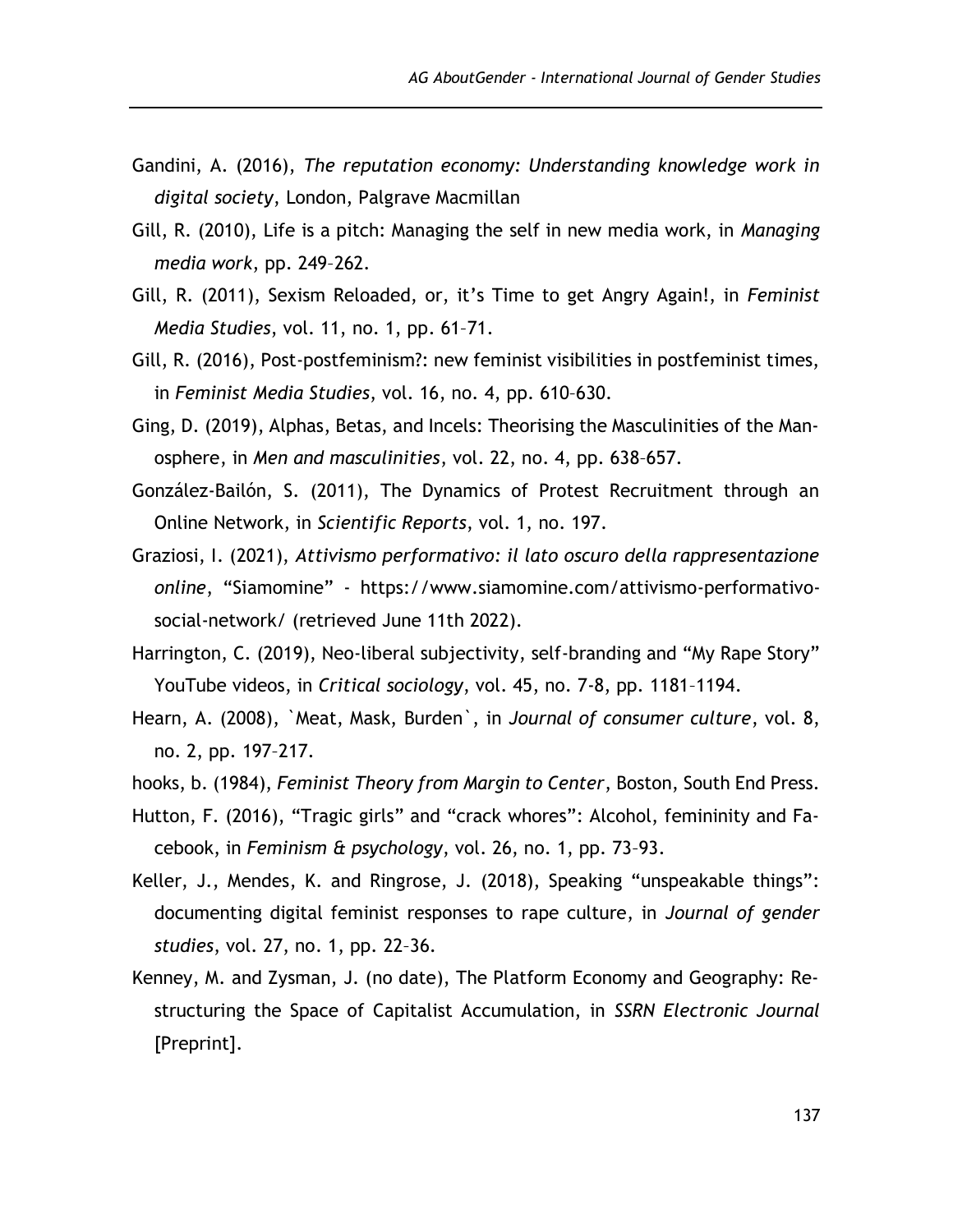Knappe, H. and Lang, S. (2014), Between whisper and voice: Online women's movement outreach in the UK and Germany, in *European Journal of Women's Studies*, vol. 4, no. 21, pp. 361–381.

\_\_\_\_\_\_\_\_\_\_\_\_\_\_\_\_\_\_\_\_\_\_\_\_\_\_\_\_\_\_\_\_\_\_\_\_\_\_\_\_\_\_\_\_\_\_\_\_\_\_\_\_\_\_\_\_\_\_\_\_\_\_\_\_\_\_\_\_\_\_\_\_\_\_\_\_\_\_\_\_\_\_\_\_\_\_\_\_

- Krippendorff, K. (2018), *Content analysis: An introduction to its methodology*, Thousan Oaks, Sage publications.
- Lance Bennett, W. and Segerberg, A. (2013), *The Logic of Connective Action: Digital Media and the Personalisation of Contentious Politics*, Cambridge, Cambridge University Press.
- Landers, R.N., Brusso, R.C., Cavanaugh, K.J., and Collmus, A.B. (2016), A primer on theory-driven web scraping: Automatic extraction of big data from the internet for use in psychological research, in *Psychological Methods*, vol. 21, no. 4, pp. 475–492.
- Latina, D. and Docherty, S. (2014), Trending Participation, Trending Exclusion?, in *Feminist Media Studies*, vol. 14, no. 6, pp. 1103–1105.
- Linabary, J.R., Corple, D.J. and Cooky, C. (2020), Feminist activism in digital space: Postfeminist contradictions in# WhyIStayed, in *New Media & Society*, vol. 22, no. 10, pp. 1827–1848.
- Manago, A.M. (2013), Negotiating a sexy masculinity on social networking sites, in *Feminism & psychology*, vol. 23, no. 4, pp. 478–497.
- Manfredi-Sánchez, J.-L. (2019), Brand activism, in *Communication & Society*, vol. 32, no. 4, pp. 343–359.
- Mantilla, K. (2015), *Gendertrolling: How Misogyny Went Viral: How Misogyny Went Viral*. Santa Barbara, ABC-CLIO.
- Markham, A. (2012), Fabrication as Ethical Practice, in *Information, Communication and Society*, vol. 15, no. 3, pp. 334–353.
- McRobbie, A. (2018), *Be Creative: Making a Living in the New Culture Industries*, Hoboken, Wiley.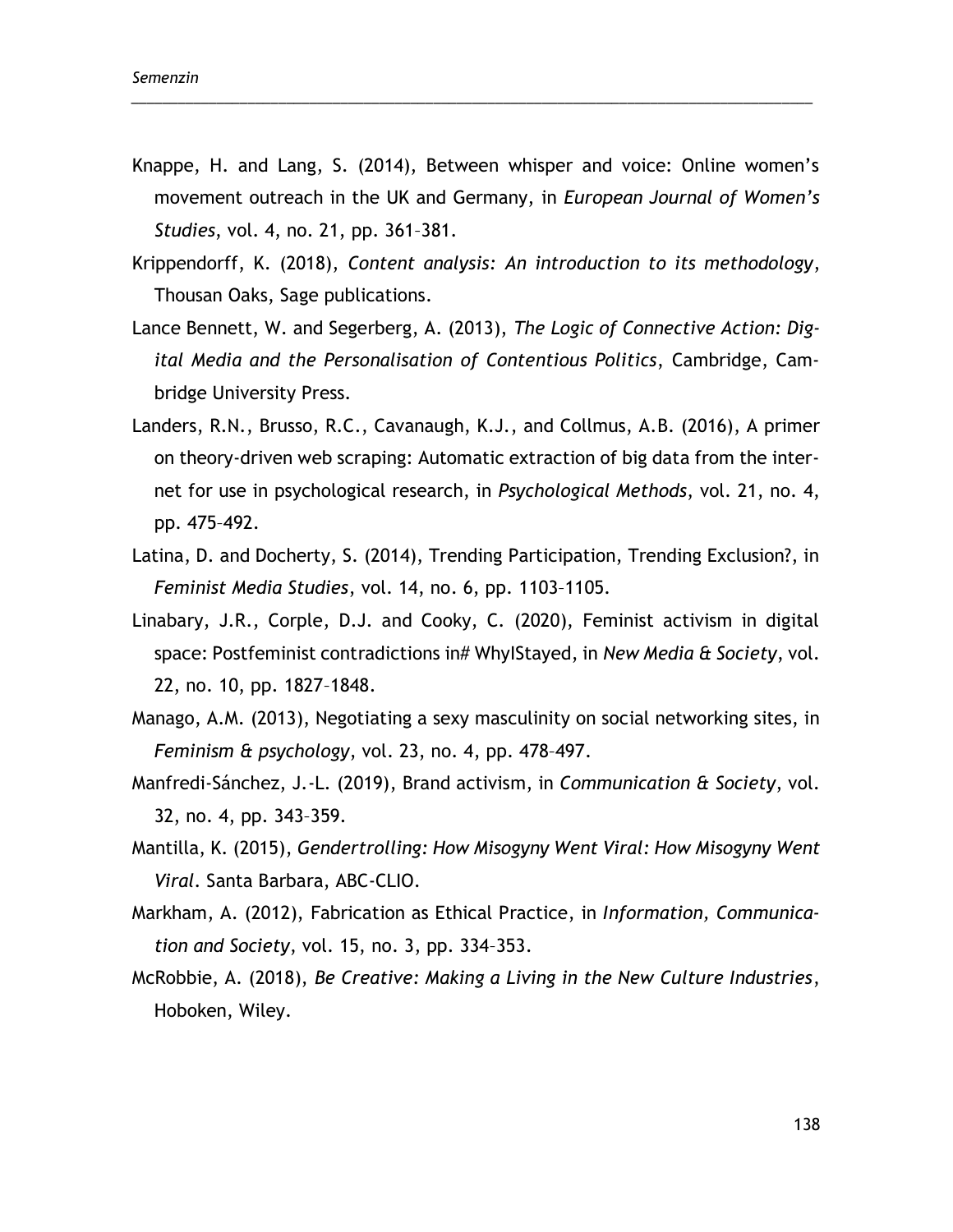- McRobbie, A. (2009), *The Aftermath of Feminism: Gender, Culture and Social Change*, Thousand Oaks, Sage publications.
- Megarry, J. (2020), *The Limitations of Social Media Feminism: No Space of Our Own*, London, Palgrave Macmillan.
- Megarry, J. (2018), Under the watchful eyes of men: theorising the implications of male surveillance practices for feminist activism on social media, in *Feminist Media Studies*, vol. 18, no. 6, pp. 1070–1085.
- Mendes, K., Ringrose, J. and Keller, J. (2018), #MeToo and the promise and pitfalls of challenging rape culture through digital feminist activism, in *European Journal of Women s Studies*, vol. 25, no. 2, pp. 236–246.
- Mitra, R. (2010), Doing ethnography, being an ethnographer: The autoethnographic research process and I, in *Journal of Research and Practice in Information Technology*, vol. 6, no. 1.
- Morozov, E. (2013), *To save everything, click here: The folly of technological solutionism*, New York, Public Affairs.
- Neff, G. (2012), *Venture Labor: Work and the Burden of Risk in Innovative Industries*, Cambridge, MIT Press.
- Nieborg, D.B. and Poell, T. (2018), The platformization of cultural production: Theorising the contingent cultural commodity, in *New Media & Society*, vol. 20, no. 11, pp. 4275–4292.
- Noble, S.U. (2018), *Algorithms of Oppression*, New York, New York University Press.
- Pasquale, F. (2015), *The Black Box Society*, Harvard, Harvard University Press.
- Pink, S. (2016), *Digital ethnography. Innovative methods in media and communication research*, Thousand Oaks, Sage publications.
- Powell, A. and Henry, N. (2017), "Sexual Violence and Harassment in the Digital Era", in Deckert, A. and Sarre, R. (eds. by) *The Palgrave Handbook of Australian*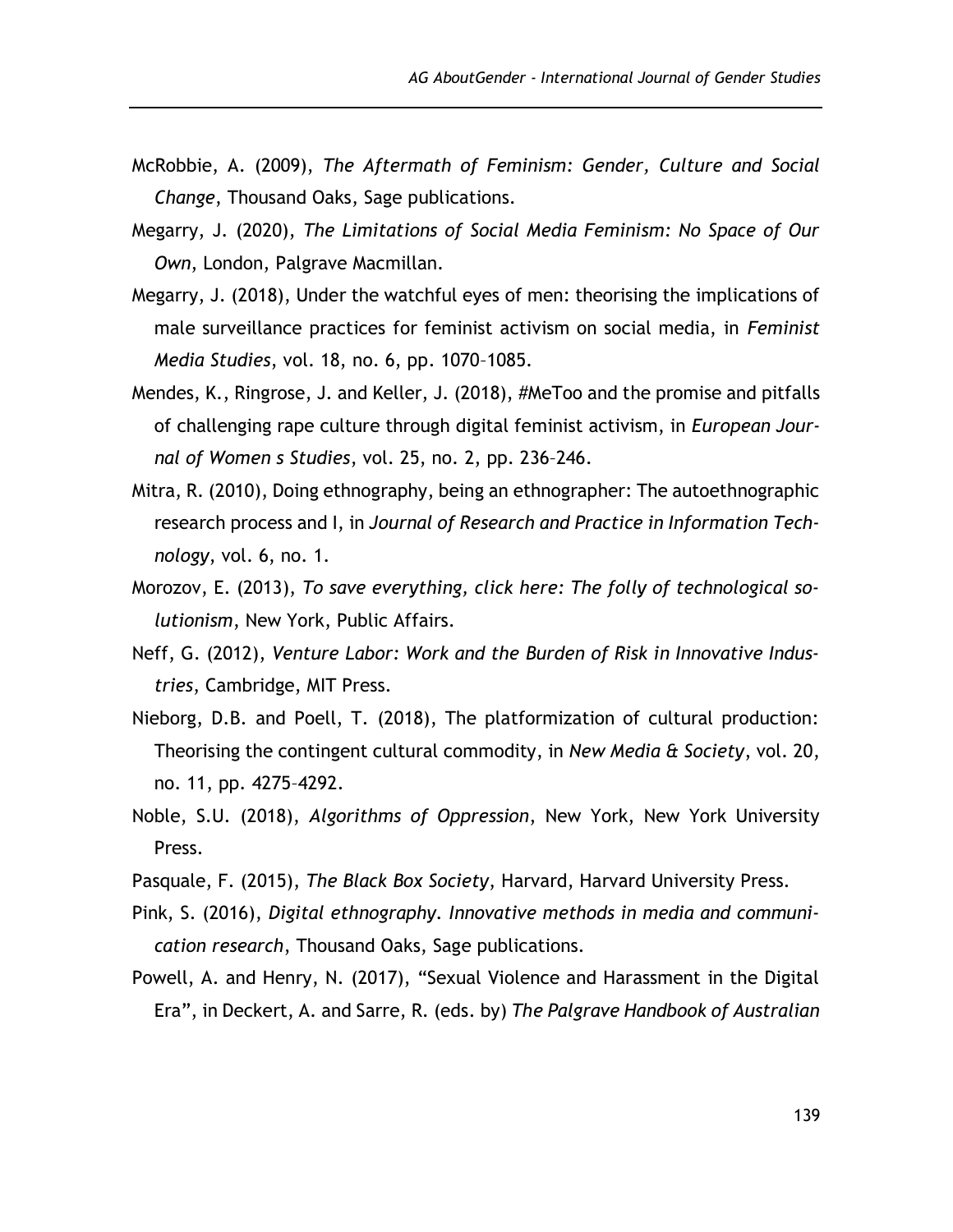*and New Zealand Criminology, Crime and Justice*, New York, Springer International Publishing, pp. 205–220.

\_\_\_\_\_\_\_\_\_\_\_\_\_\_\_\_\_\_\_\_\_\_\_\_\_\_\_\_\_\_\_\_\_\_\_\_\_\_\_\_\_\_\_\_\_\_\_\_\_\_\_\_\_\_\_\_\_\_\_\_\_\_\_\_\_\_\_\_\_\_\_\_\_\_\_\_\_\_\_\_\_\_\_\_\_\_\_\_

- Pruchniewska, U.M. (2018), Branding the self as an "authentic feminist": negotiating feminist values in post-feminist digital cultural production, in *Feminist Media Studies*, vol. 18, no. 5, pp. 810–824.
- Quattrociocchi, W., Scala, A. and Sunstein, C.R. (no date), Echo Chambers on Facebook, in *SSRN Electronic Journal* [Preprint].
- Repo, J. (2020), Feminist Commodity Activism: The New Political Economy of Feminist Protest, in *International Political Sociology*, vol. 14, no. 2, pp. 215–232.
- Rodino-Colocino, M. (2014), #YesAllWomen: Intersectional Mobilization Against Sexual Assault is Radical (Again), in *Feminist Media Studies*, vol. 14, no. 6, pp. 1113–1115.
- Salter, A. and Blodgett, B. (2017), *Toxic Geek Masculinity in Media: Sexism, Trolling, and Identity Policing*, London, Palgrave Macmillan.
- Semenzin, S. and Bainotti, L. (2020), The Use of Telegram for Non-Consensual Dissemination of Intimate Images: Gendered Affordances and the Construction of Masculinities, in *Social Media + Society*, vol. 6, no. 4, pp. 1-12.
- Senft, T.M. (2013), Microcelebrity and the branded self, in Hartley, J., Burgess, J., Bruns, A., *A companion to new media dynamics*, London, Wiley, pp. 346–354.
- Sundén, J. and Paasonen, S. (2021), "We have tiny purses in our vaginas!!!# thanksforthat": absurdity as a feminist method of intervention, in *Qualitative Research Journal* [Preprint].
- Thrift, S.C. (2014), #YesAllWomen as feminist meme event, in *Feminist media studies*, vol. 14, no. 6, pp. 1090–1092.
- Tucker, J.A. (2018), *Social Media, Political Polarization, and Political Disinformation: A Review of the Scientific Literature*, Menlo Park, William + Flora Hewlett Foundation.